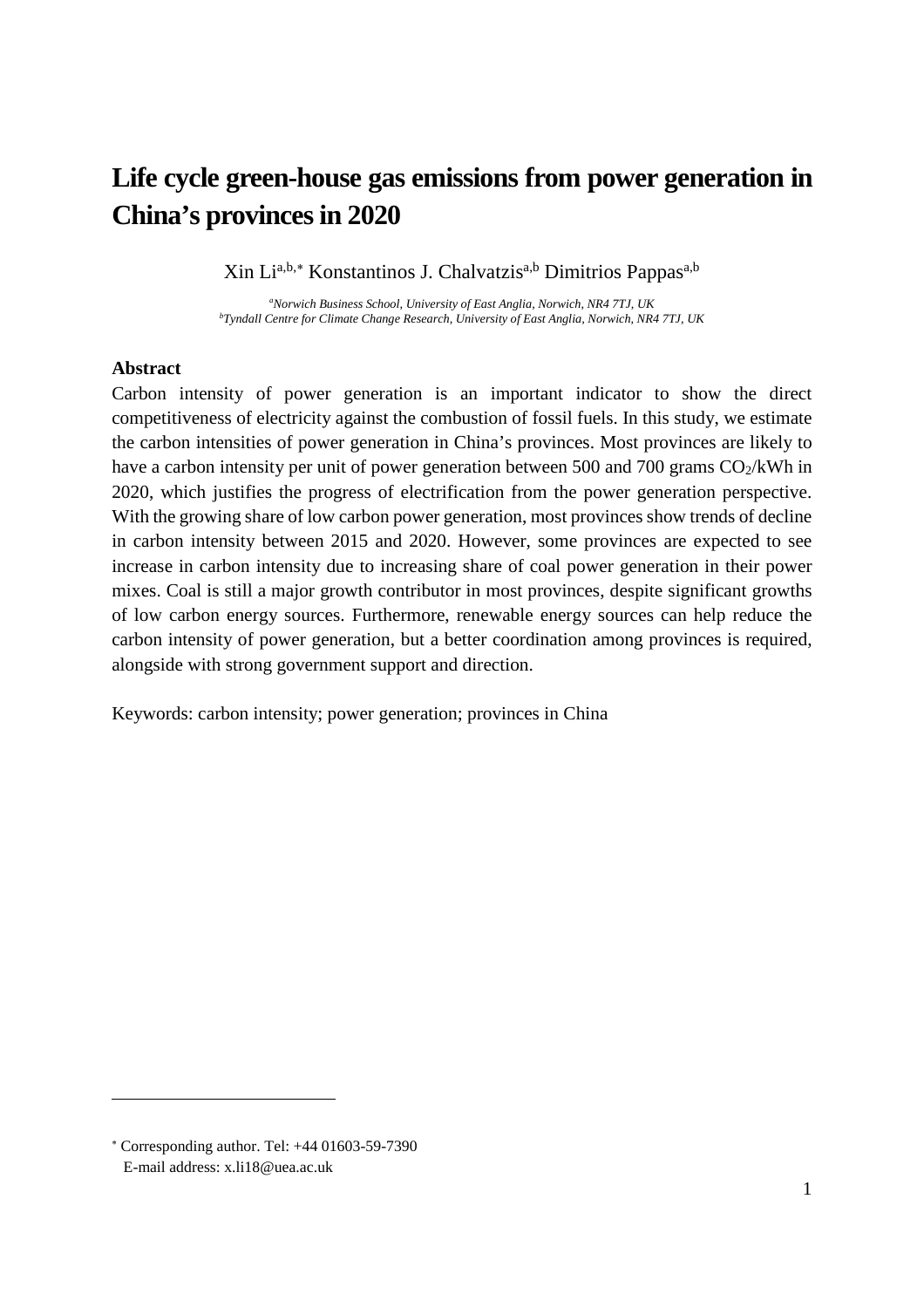# **1. Introduction[1](#page-1-0)**

 $\overline{a}$ 

Low carbon electricity technologies have become more readily available from financial, technical and institutional perspectives. It has made electrification of the energy system a popular choice in the process of decarbonisation. Fossil fuels used for heating purposes and in transportation system can be replaced by electricity that is produced by renewables and other low carbon technologies, which in turn reduce  $CO<sub>2</sub>$  emissions, changing the fuel mix without compromising security of supply [1-3]. Such transition would require electricity generation to be at least carbon emission competitive comparing to the conventional technologies, therefore the benefits of electrification can be justified.

In a previous study, Kennedy et al. [4] discuss the low-carbon infrastructure strategies for global cities. The authors argue that electrification of the transportation system can become carbon competitive once carbon intensity of power generation drops to  $600$  tonnes of  $CO<sub>2</sub>$ equivalent (CO<sub>2</sub>-e) per gigawatt hour (or 600 grams CO<sub>2</sub>-e per kilowatt-hour). In a following study, Kennedy [5] addresses the significance of achieving a short-term target of below 600  $g/kWh$  by 2020, which is essential to achieve the  $2^{\circ}C$  emission target in the longer term. Certainly, it is a short-term goal but it can be considered as a first step towards more ambitious targets of reducing  $CO_2$  emissions per unit of electricity by 90% by 2050, as proposed by the IEA [6].

Since 1990, global average carbon intensity of electricity generation had been relatively stable varying between 506 and 546 grams  $CO<sub>2</sub>$  per kWh (see Figure 1). However, there have been large variations in carbon intensity of power generation in different countries, influenced by a range of factors. Resource endowments and investment in these resources can affect the selection of power generation technology. Countries with significant hydropower potential can produce electricity of lower carbon intensity (such as Canada); by contrast, countries that have large fossil fuel reserves (such as oil in Saudi Arabia and coal in Australia) tend to produce electricity of higher carbon intensity. Equally, regions that face lack of availability of energy resources may choose to import forms of energy that are easily accessible but environmentally and financially damaging. At the same time, relevant government policies on energy and climate usually lead to a transition towards decarbonisation<sup>[2](#page-1-1)</sup>. For example, the UK has introduced a carbon floor price [7], which is much higher than the price of EU ETS emission allowances. It has resulted in higher marginal costs for coal-fired stations than natural gas; therefore competitiveness loss. A significant decline in carbon intensity of power generation has happened in the UK. The country also introduced incentives to promote the conversion of existing coal-fired power plant to biomass (such as the case of Drax power station). Furthermore, demand growth can also affect technology selection. For countries with lower

<span id="page-1-0"></span><sup>&</sup>lt;sup>1</sup> The short version of the paper was presented at ICAE2017, Aug 21-24, Cardiff, UK. This paper is a substantial extension of the short version of the conference paper.

<span id="page-1-1"></span><sup>&</sup>lt;sup>2</sup> The revival of coal mining industry in the US and its associated environmental impacts is regarded as a special case.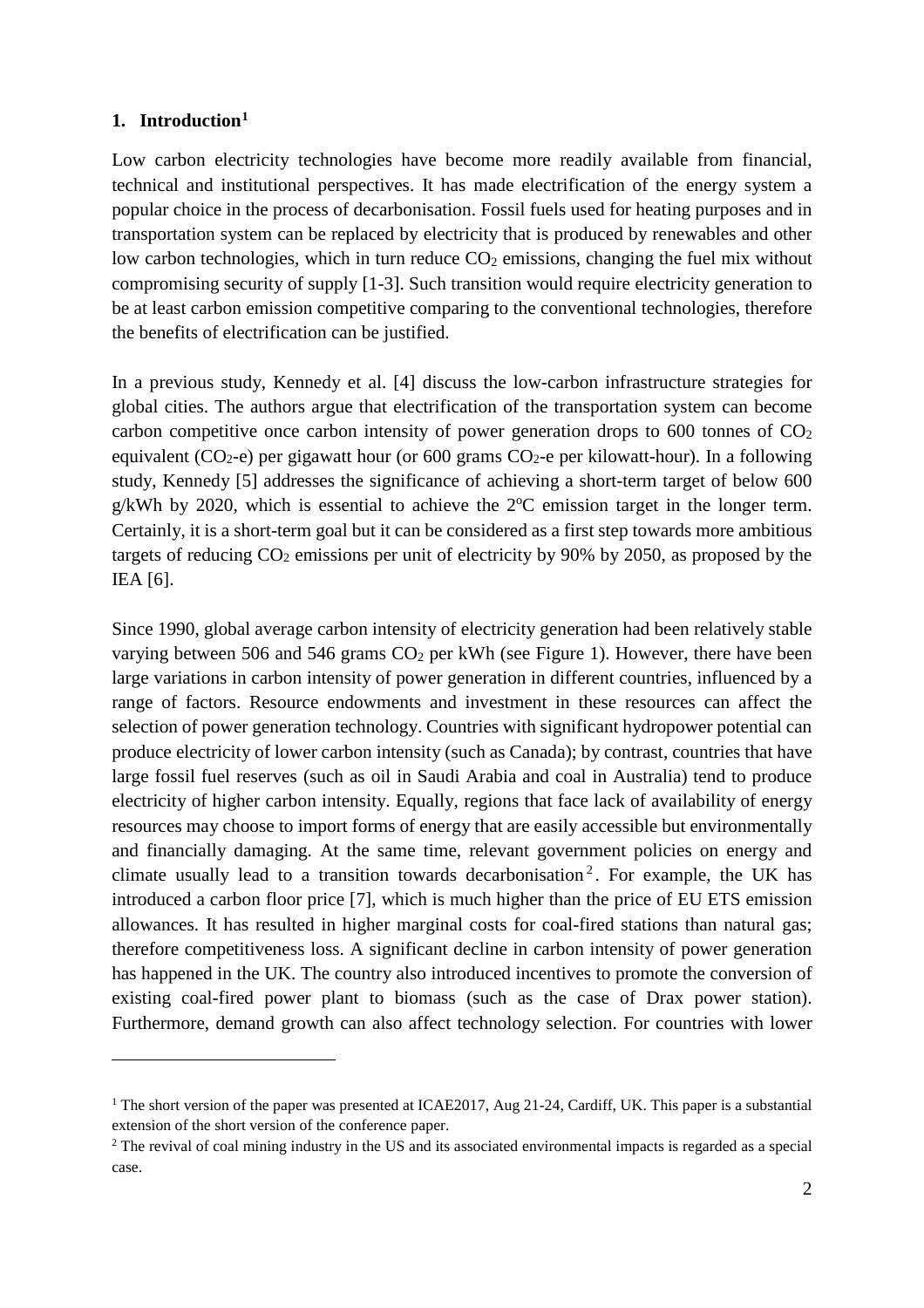level of demand growth, building low-carbon intensive power technologies is capable to satisfy the demand. It is more convincing to phase out carbon intensive power plants and replace them with renewables when there is no demand growth pressure.



Figure 1: Carbon intensity of electricity generation in selected countries and at global average level

Source: [8]

As can be seen from Figure 1, China has shown a fast decline in carbon intensity of power generation, which had dropped to  $657 \text{ CO}_2$  g/kWh in 2015 from 912 CO<sub>2</sub> g/kWh in 1990 [8]. Further reduction on carbon intensity per unit of power generation can be beneficial to China, since electrification has become an important component in China's energy transition. Fossil fuel combustion for heating, transportation and other purposes are not sustainable and need to be replaced with other technologies. There is no easy alternative within those areas, which makes electrification a popular choice [9, 10]. Recent policies on China's electricity industry and its associated emission intensity has shown ambitious targets. For example, policy on controlling greenhouse gas (GHG) emissions in the  $13<sup>th</sup>$  Five-Year period has stated a target of electricity supply from major power generators to reach 550 g/kWh [11]. However, historical data and recent trends in power supply emissions showed that even if a regional industrial shift occurs [12], the target may have overestimated the capability of achieving lower emission levels from China's power generation.

Furthermore, even though there are benefits in policy implementation through a central government [13] or a government controlled system [14] for a country as large as China, it is important to understand the carbon intensity in power generation at sub-national level. Power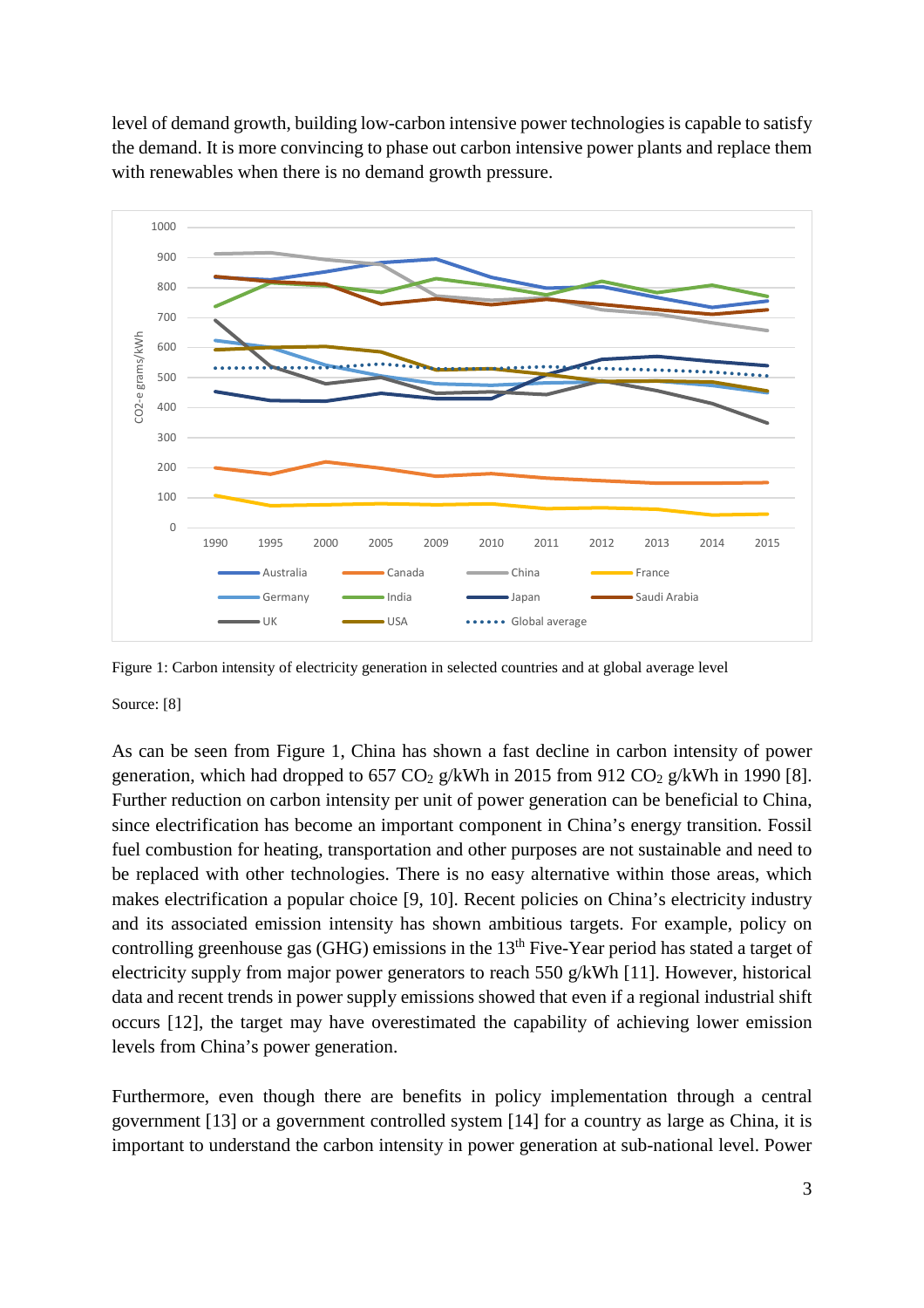generation in China's provinces shows a large variation in terms of both volume and fuel mix. In 2015, for example, Shandong was the largest electricity-producing province. Its total power generation reached 461.9 TWh, with fossil fuels and wind power accounted for 97.6% and 2.1% of power supply respectively (the rest 0.3% was contributed equally by hydropower and solar power). Tibet is the smallest electricity-producing province with total power generation of 3.9 TWh. Hydropower dominated the supply mix, which accounted for 88.1% of the total production. The share of solar power was 6.2%, which was ahead of all non-hydro energy sources (2.8%) and fossil fuels (2.6%). Moreover, resource endowments encourage the growth of renewable energy sources in some provinces [15]. By the end of 2015, Inner Mongolia had larger wind power capacity (24 GW) than Spain which at 23 GW has the fifth largest wind capacity in the world. At the same time, five western and central provinces including Sichuan, Yunnan, Hubei, Guizhou and Guangxi accounted for over 70% of the total hydropower generation in China.

Understanding the future power mix and its emission intensity can be important to justify the transition towards electrification. This study estimates the carbon intensity of power generation by 2020 in China's provinces. A novel approach is used to include life cycle greenhouse gas emissions. The structure of this paper is organized as following: in Section 2, we introduce the background of China's power industry briefly with regards to the development plans during the thirteenth five-year period. Then, we introduce the data collection and the method to calculate carbon intensity in Section 3. Section 4 introduces the results of this study and Section 5 discuss the research findings. We conclude the study in Section 6.

# **2. China's power industry in the thirteenth five-year period**

China's Five-Year Plans are a series of social and economic development initiatives. The most well-known five-year plan is the Five-Year Plan on Social and Economic Development [16], which provides general guidance for economic development, sets growth targets, and proposes reforms at the beginning of each five-year period, with the  $13<sup>th</sup>$  and last period being between 2016 and 2020. Alongside the economy-wide development, a number of supplementary plans are delivered by different government agencies, following the general guidance from the Five-Year Plan on Social and Economic Development.

Indeed, the  $12<sup>th</sup>$  five-year period (between 2011 and 2015) has been a cornerstone in China's power industry. Electricity demand growth has fallen to a record low level, particularly in 2014 and 2015, due to the economic rebalancing towards services-based and consumption-driven rather than industry development paths [17]. Even in this trajectory the role of electricity utilities in innovating for their end-users is paramount [18]. Average annual growth rate in electricity demand was 6.3%. However, power generation capacity has still grown strongly. Total installed capacity increased from 970 GW in 2010 to 1,530 GW in 2015, with an annual growth rate of 9.5%. In particular, renewable energy sources such as wind and solar have shown quick expansion. Installed capacity of solar power increased from 0.3 GW in 2010 to 42 GW in 2015 with an average annual growth rate of 169%; wind capacity had quadrupled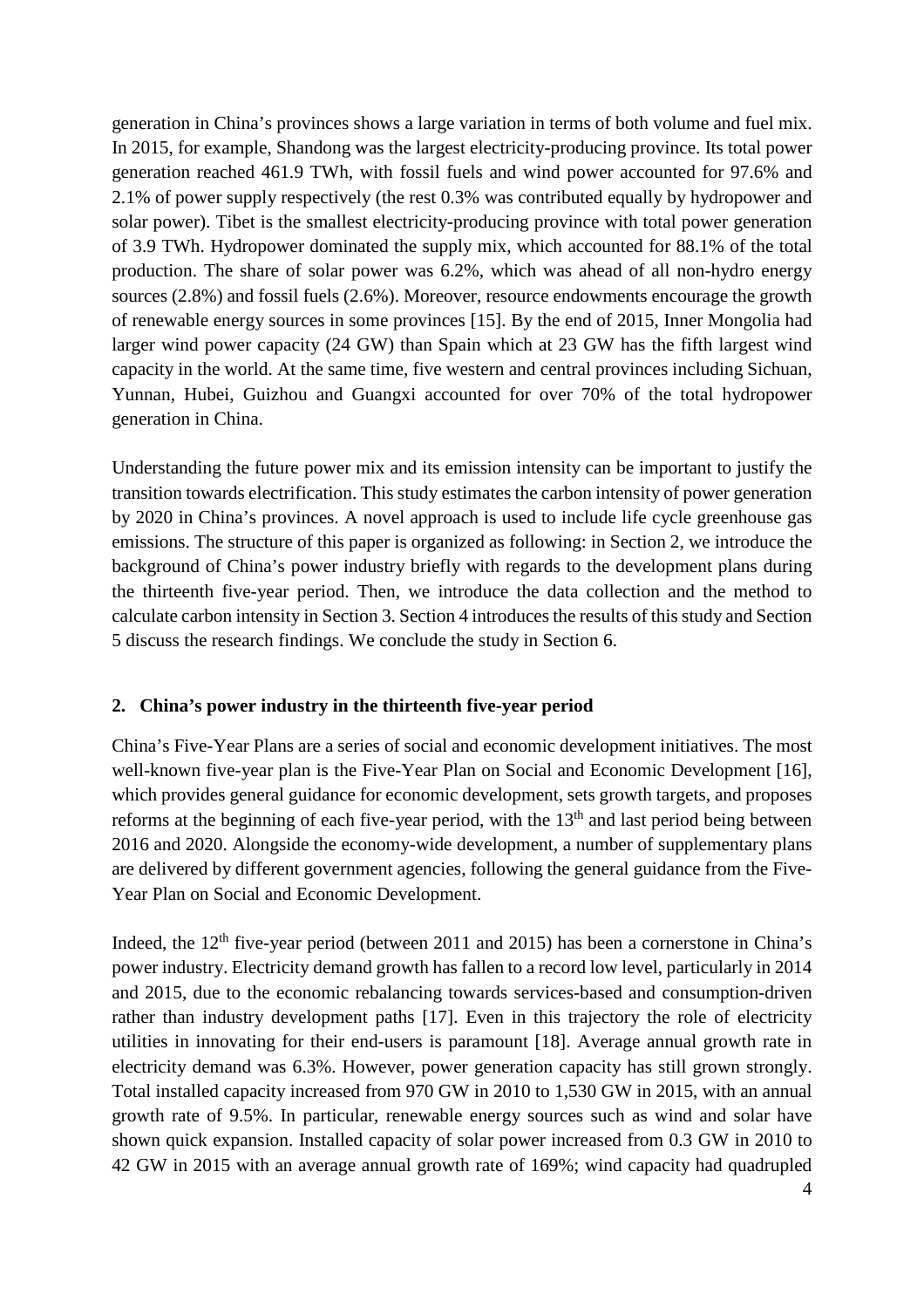with an annual growth rate of 34% (from 30 GW to 131 GW). On the other hand, thermal power capacity (including coal, oil and gas, but mostly coal) had also increased from 710 GW to 993 GW with an annual growth rate of 6.9% [19]. Although coal still dominate the power system, the share of low-carbon energy sources in China's power mix had been increasing significantly in the  $12<sup>th</sup>$  five-year period.

Stepping into the latest five year period, the  $13<sup>th</sup>$  Five Year Plan on Electricity System Development was announced by the National Development and Reform Commission and the National Energy Administration (NEA) in November 2016 [19]. It is the first national fiveyear plan on electricity system in the past 15 years, although broader energy five-year plans are available every five years. Akin to other five-year plans, the document identifies mediumterm binding or indicative targets and specifies measures to monitor the progress. Given the circumstances in China's power industry, the Plan delivers several main messages<sup>[3](#page-4-0)</sup>:

- 1) Related to coal-fired power generation, the plan states that the government '*strives to control the total coal capacity within 1,100 GW by 2020*'. This is due to the fast expansion of coal capacity in the last couple of years that contribute to over-capacity. The plan also refers to the closure of 20 GW of inefficient coal power plants between 2016 and 2020, which is very little by comparison to what is proposed to be built<sup>[4](#page-4-1)</sup>. Furthermore, the target of coal consumption per unit of power generation is lowered to 310 grams/kWh for existing coal power plants and 300 grams/kWh for newly built plants;
- 2) The total demand is projected between 6,800 and 7,200 TWh in 2020, which is based on a projected annual power demand growth between 3.6% and 4.8%. The last few years have seen significant deceleration in demand growth. According to the IEA [20], the annual growth rates between 2000 and 2010 was above 12%, comparing to 6% between 2010 and 2016 (it was even slower between 2014 and 2016 at about 3.5% on average).
- 3) The plan reveals generating capacity targets by 2020. Apart from the capacity target for coal, China plans to expand its power generation capacity with 110 GW of gas power, 340 GW of hydropower, 210 GW of wind power, 110 GW of solar power and 58 GW of nuclear power. Total non-fossil fuel capacity is expected to reach 770 GW, an increase of 250 GW from 2015. It shows that China is moving away from fossil fuels and transitioning into renewable energy and other low carbon technologies. This clearly will lead to a reduction in carbon intensity per unit of power generation.

Besides, China also announced policies on controlling emissions from electricity generation. In December 2017, China launched its carbon emission trading scheme at national level. At the initial stage, emission quotas are limited only to power generation sector since the sector

 $\overline{a}$ 

<span id="page-4-0"></span><sup>&</sup>lt;sup>3</sup> We introduce the key points in the Plan that are relevant to this study only. There are also many other important messages in the Plan, such as power system reform.

<span id="page-4-1"></span><sup>4</sup> Approximately 200 GW of new coal power capacity is proposed between 2016 and 2020 (from around 900 GW to 1,100 GW).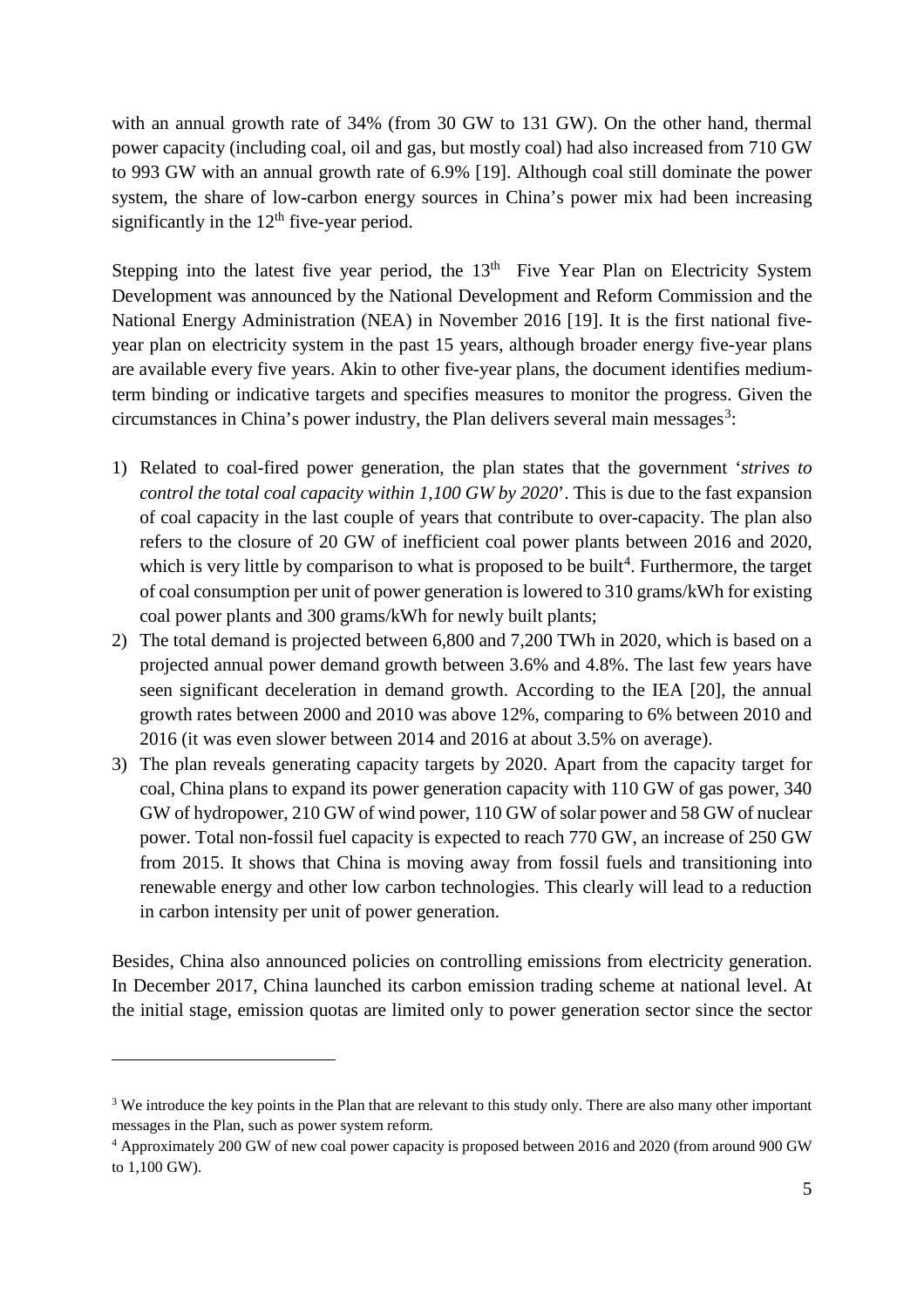has the largest amount of  $CO<sub>2</sub>$  emissions and relatively complete emission data. Over  $1,700$ power generating companies are included, each of which have emissions over 26 thousand tonnes of  $CO<sub>2</sub>$  equivalent emissions [21]. Similar to other carbon markets, policy makers set emission target levels and allocate carbon credits accordingly. Carbon credits can be purchased on carbon market from companies that have surplus credits when they emit less. Companies with higher emission levels will see increasing costs thus lower competitiveness. Therefore, the establishment of carbon market should have limited impacts on power supply but can encourage the improvement of efficiency [22]. Moreover, the State Council [11] also issued the 13th Five Year Plan on Controlling Greenhouse Gas Emissions in October 2016. It states that '*all major power generating companies need to control their electricity supply emission levels at 550 g/kWh*.' The target seems very ambitious, given the existing circumstances in China's power generation.

At sub-national level, several provinces have shown their  $13<sup>th</sup>$  Five-Year Plans on Energy Development (electricity-specific plan is rarely seen at provincial level; the Energy Development Plans instead covers a wide-range of electricity issues). Similar to national development plan, provincial development plans review the achievements in the previous five years, highlight development pathways in the next five years and specify measures to monitor the process. Given the large divergence in terms of economic development, resource endowments and energy consumption, provincial energy plans address the needs of domestic energy supply, which are largely different from one province to the other. For example, coastal areas are usually constrained by increasing air pollution thus addressing the needs of reducing coal power generation and encouraging the development of other energy sources. Interior regions, which are abundant in power supply, address the needs of developing transmission networks in order to export excessive electricity production to other provinces.

Nevertheless, all provincial energy development plans pursue wider electrification of the energy system. This includes the development of electric vehicle industry [23], the replacement of fossil fuel boilers with electric heaters and on the increased use of ICT equipment which has the potential to increase end user consumption [24, 25]. China is the largest electric vehicle market in 2016, which accounts for over 40% of the global electric vehicle sales [20]. The sales include 350,000 electric passenger vehicles and 35,000 electric buses. Provincial policies highlight the importance of electric vehicle in the transportation system during the  $13<sup>th</sup>$  fiveyear period. For example, Zhejiang introduces the 13<sup>th</sup> Five Year Plan on EV and Charging Pile Development aiming at satisfying the need of charging 230,000 EVs by 2020. Beijing plans to upgrade charging infrastructure that can satisfy the electricity charging needs for 600,000 EVs by 2020, in the Beijing Electric Vehicle Charging Infrastructure Special Plan.

#### **3. Data and research method**

#### **3.1 Research Method**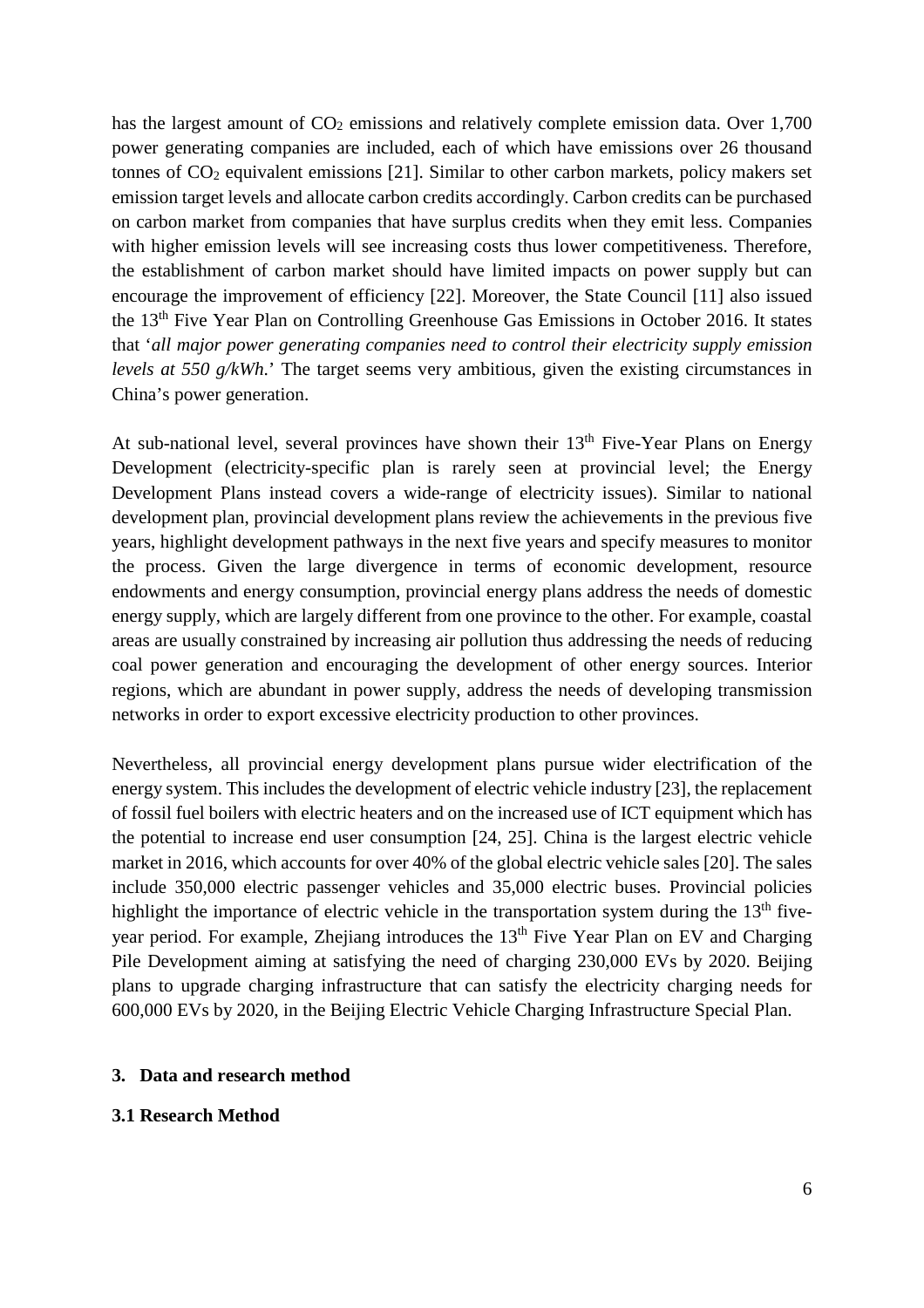Traditionally, carbon intensity of electricity generation is measured by summing GHG emissions resulted from the combustion of all energy sources (mostly fossil fuels, except biomass). Parameters such as net calorific value, carbon content and carbon oxidation factor are used to estimate total  $CO<sub>2</sub>$  emissions from fuel combustion. For each energy source, there are usually more than 20 different fossil fuels covered in the estimation, depending on the database. Main categories include coal, oil and natural gas, which is split into sub-groups, such as raw coal, briquettes, liquefied natural gas and so on. Given the detailed data covered, it is difficult to project the consumption of all energy sources for power generation in the future.

In a previous study, Shearer et al. [26] estimate the annual emissions from coal power generation in India. Different from the approach above, the study estimate emissions through proposed/planned capacity in the future. Coal power capacity at different stage of development are collected (e.g. pre-permit, permitted, and under construction). Operating hours (represented by capacity factor) are adapted by using historical published data. Emissions per unit of power generation is calculated by multiplying heat rate (in BTU per kWh) with emission factor (in pounds of  $CO<sub>2</sub>$  per BTU) and a coefficient (to convert pounds of  $CO<sub>2</sub>$  to metric tonnes). However, similar to the approach above, this approach only takes into account direct emissions from the combustion of fossil fuels. Though direct emission accounts for a significant proportion of the total emissions, it does not capture upstream emissions (such as emissions related to coal mining and washing, plant construction, wind turbine manufacture, and solar panel manufacture) nor end-of-life emissions (i.e. emissions with regards to equipment disposal), which are not negligible.

In this study, we extend the method by Shearer and colleagues to estimate future carbon intensity of power generation from the life cycle perspective. In doing so, we focus on electricity generation only excluding activities designated for heat production.

For total life cycle GHG emissions from power generation in province  $j$  represented by  $E_i$ , it can be calculated as

$$
E_j = \sum C_j^i * op_j^i * e_j^i
$$

Where:

 $C_j^l$  is the total generating capacity of energy type *i* in province *j* (in MW)

 $op<sub>j</sub><sup>t</sup>$  is the estimated annual operating hours of energy type *i* in province *j* (in hours)

 $e_j^l$  is the life cycle GHG emission factor of energy type *i* in province *j* (in CO<sub>2</sub>-e grams/kWh)

For total power generation in province *j*, represented by  $G_i$ 

$$
G_j = \sum C_j^i * op_j^i
$$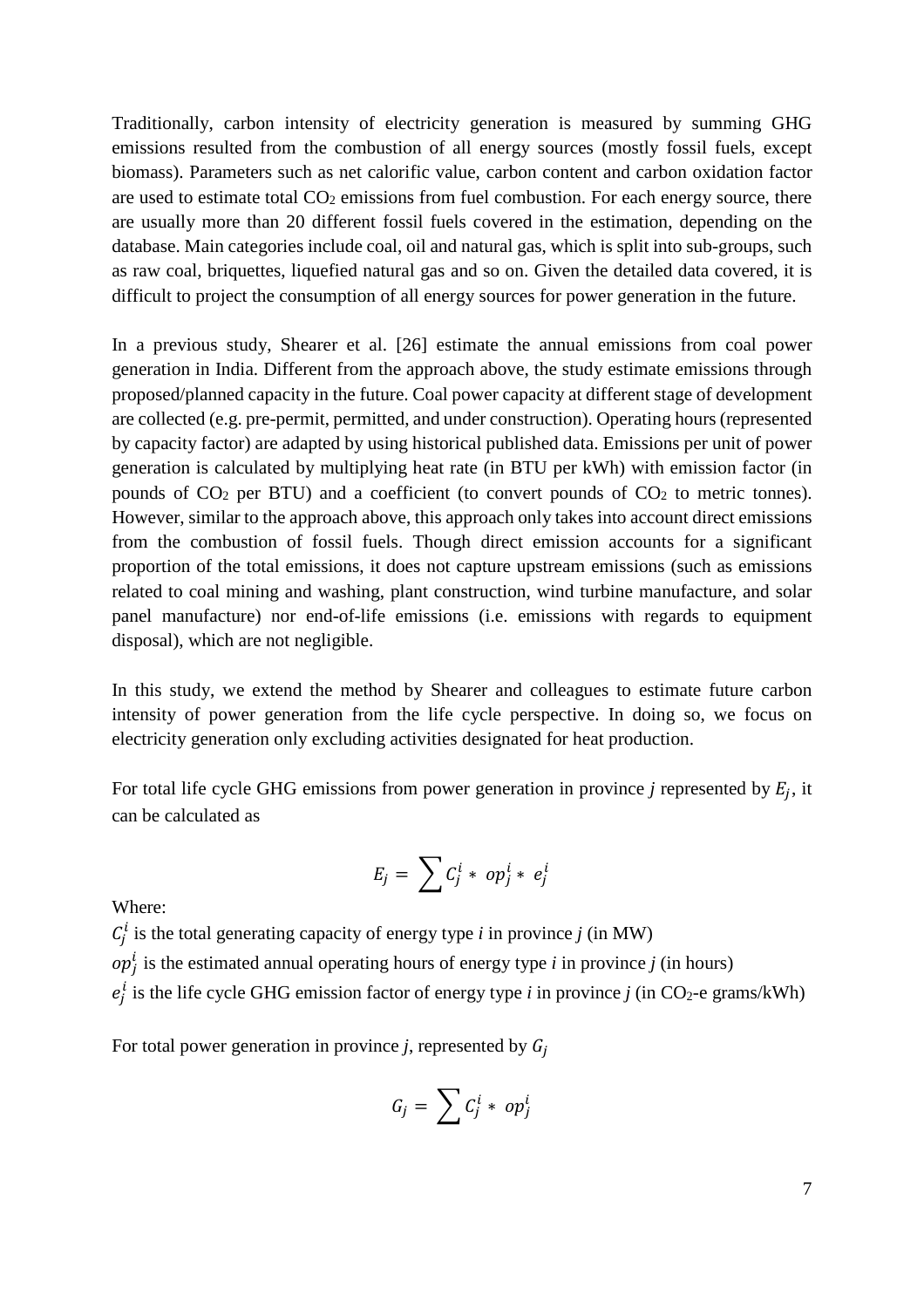The carbon intensity of power generation in province  $j(CI_i)$  is then calculated as total life cycle GHG emissions from different power generation sources divided by the total power generation in each province as

$$
CI_j = \frac{E_j}{G_j}
$$

#### **3.2 Data source**

#### **3.2.1 Generating capacity at provincial level in 2020**

We compile data for power generation capacity at provincial level from different sources. The most important sources are the Thirteenth Five Year Energy Development Plans for each province. One of the main components of the provincial energy plans is to specify the capacity targets for power generation in the next five years, based on projected economic growth during the same period. Capacity targets are usually indicative, which means provincial governments do not bound to fulfil the targets. However, the targets can roughly represent the capacity level that will be constructed in the next five years. Not all energy sources are covered in the plans, depending on the provincial context. For example, some provinces around the coastal areas cover the development target for nuclear power (such as Fujian and Zhejiang). Other provinces in the western and central areas highlight the capacity targets for hydropower (such as Sichuan and Yunnan). Renewable energy capacity targets are most frequently addressed in provincial energy plans. For example, Hebei, Shanxi and Inner Mongolia provinces each propose to have 12 GW of additional solar power capacity installed by 2020. For wind power, Inner Mongolia plans to add 27 GW of installed capacity, which is followed by Xinjiang (18 GW) and Hebei (18 GW). The targets together with supporting policies (such as the technology-specific feedin-tariffs) are considered as the driving force of capacity growth, especially for renewable energy sources [20].

At the same time, we incorporate other data sources to complement the missing data in provinces which do not have relevant development plans. For example, for coal power, we use data from Endcoal [27] which lists the provincial coal power capacity under construction by July 2017. For nuclear power, we incorporate data from the World Nuclear Organization. It shows nuclear power plants that are due to become operational by 2020. For wind and solar power, we use the information from the national 13th Five Year Development Plan for Wind Power and Solar Power, respectively [28]. These plans listed project generation capacity in each province. However, in some cases, the numbers do not coincide with the provincial development plans. We keep data from provincial plans since the energy governance has been kept mostly under the supervision of provincial authorities, which should be closer to reality. The aggregated power generation capacity at provincial level is close to the national plan (see Table 1).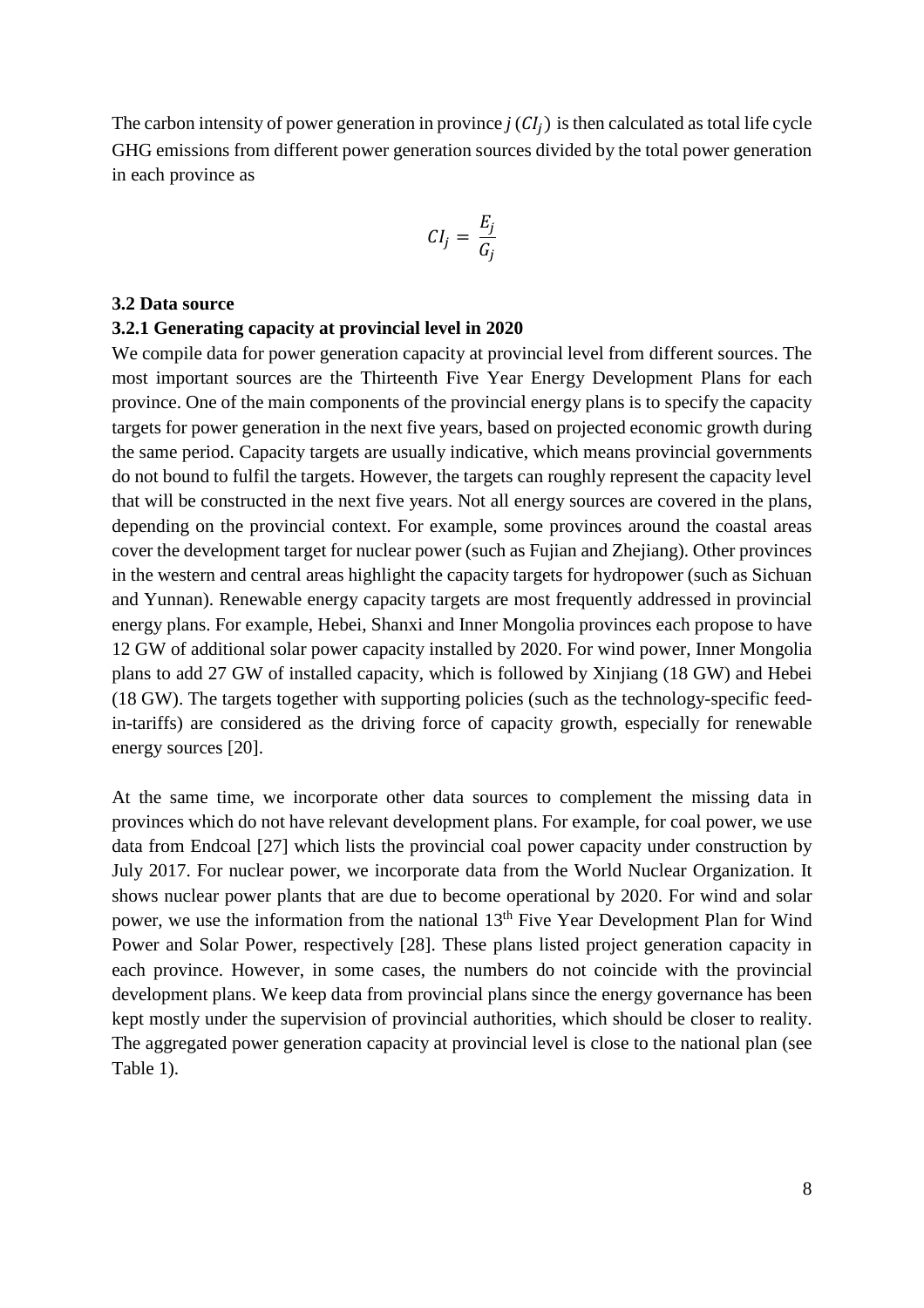|  |  | Table 1: A comparison of projected power generation capacity by 2020 (in GW) |
|--|--|------------------------------------------------------------------------------|
|--|--|------------------------------------------------------------------------------|

|                                          |                  | Hvdro | Coal  | Natural Gas | <b>Nuclear</b> | Wind Solar |     | <b>Others</b> | <b>Total</b> |
|------------------------------------------|------------------|-------|-------|-------------|----------------|------------|-----|---------------|--------------|
| <b>National</b><br><b>Five-Year Plan</b> | 13 <sup>th</sup> | 340   | 1.100 | 110         | 59             | 210        | 10  | 71            | 2,000        |
| <b>Our estimation</b>                    |                  | 359   | 1.026 | 110         | 51             | 244        | 157 | 19            | 1.965        |

Source: Own calculation, data from [19, 27, 28] and various provincial energy development plans

In general, our estimation is in line with the development targets in the  $13<sup>th</sup>$  Five-Year Plan, with total installed capacity reaching 1,965 GW comparing to the projected 2,000 GW. Coal capacity shows the largest difference. In our case, the 1,026 GW capacity is derived from the existing coal capacity in operation in addition to capacities under construction, as was given by Endcoal [27]. At the end of July 2017, the total capacity of coal power plants (larger than 30 MW) in operation and under construction amounts to 915 GW[5](#page-8-0) and 147 GW, respectively. Given that the lead time of a coal power station construction is usually three to four years, we project that three-fourths of these capacities will be completed and become operational by 2020. For hydropower, the major difference comes from the accounting of pumped hydropower plants. At the end of 2015, total pumped hydro capacity was 23 GW, which is projected to reach 40 GW by 2020, an addition of 17 GW. However, pumped hydro plants are included in the accounting of hydropower capacity in the Electric Statistical Yearbooks and are not readily separated from the main category since detailed pumped hydro capacities at provincial level are not available. Therefore, hydropower capacity in our estimation also includes pumped hydro. This has resulted in a lower figure in the 'Others' category. Furthermore, our estimation shows larger capacity for renewable energy sources such as wind and solar. In fact, the growth of renewable energy capacity largely exceeds the planned capacity. For example, solar PV capacity in 2016 reached 77 GW with another 24.4 GW being installed in the first half of 2017 [20], which made the total capacity reached over 100 GW. Therefore, the 110 GW target in the 13<sup>th</sup> five-year plan is very conservative. The same also applies to wind power capacity. Our estimation takes into account provincial development plans, which usually capture the provincial status quo better. Due to data availability, we do not consider Tibet in our estimation. Table S1 in Appendix gives the details of generation capacities for all power generation technologies in all provinces between 2011 and 2015.

# **3.2.2 Operating hours for different power generation technologies**

 $\overline{a}$ 

Capacity data is converted to power generation by using the operating hours of each type of power generation technologies from each province. Operating hours is usually known as capacity factor which represents the ratio of actual electricity output over a given period to the maximum possible electricity output during that period. The full operation factor is based on

<span id="page-8-0"></span><sup>&</sup>lt;sup>5</sup> The figure is different from statistics from the statistics from the NEA [30]. It shows a total capacity of 943 GW by the end of 2016. In order to make the numbers consistent (for plants in operation and under construction), we use the numbers from Endcoal to represent the coal fleet in China. To the best of our knowledge, no other source provides figures on coal plants under construction in China's provinces.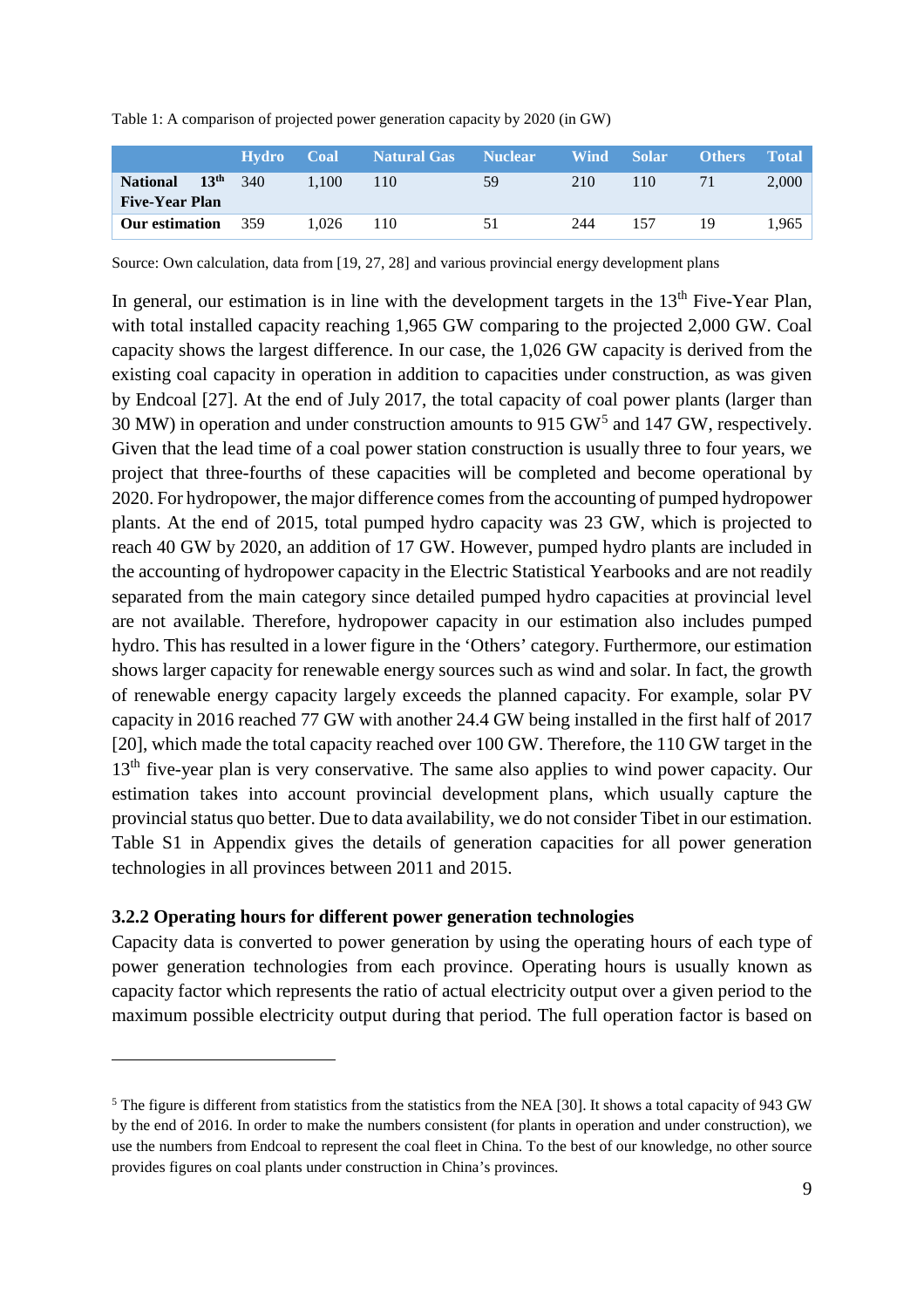the total hours in each year (8,760 hours). For example, if the capacity factor of a power plant is 40%, it means the operating hours of this power plant is 3504 hours (8760\*40%). In a liberalised electricity market, capacity factor of a power plant depends on economic reasons (cost of generation), availability of the plant (equipment failure or maintenance) and resource availability (especially for renewable energy sources). Baseload plants, such as nuclear and coal, usually operate continuously at a certain level of output due to technical configuration and economic consideration (e.g. the energy penalty of quick ramping up and down). Natural gas plants are often used to provide ancillary services, therefore has lower level of capacity factor. Renewable energy sources outputs are variable subject to availability of wind and sunshine. Nevertheless, they are much lower than that of the baseload plants.

We calculate the operating hours for each power generation technology in each province between 2011 and 2015, by using the total power generation divided by the total installed capacity of each technology. There are large variations for different power generation technologies. We justify the choice of operating hours for each power generation technology as following.

Operating hours for coal power stations show declining trend since 2011. In 2015, the average operating hours were  $4,207$  hours, which represents a decline of 8[6](#page-9-0)9 hours since  $2011<sup>6</sup>$ . This is due to lower demand growth and development of other low carbon capacity during the period. However, electricity demand bounced back in 2016 and 2017, with annual growth rates at 5% and 6.6%, respectively [29]. It has led to a revival of coal plant operating hours to a similar level in 2015 (4,209 hours). Policies that address the overcapacity of coal power in the last couple of years have shelved or cancelled the construction of over 200 GW of coal capacity. The coal capacity data from Endcoal largely reflects such changes. If demand growths remain strong, we expect coal power to show a better performance in terms of operating hours in the next few years. This is to ensure sufficient power supply. For that reason, we use the average operating hours to estimate the total power generation for coal power.

The large-scale of curtailment of renewable energy output has resulted in a low operating hours for renewable energy. In 2016, for example, about 17% of total wind power generation at national level was curtailed due to limited flexibility of local power system and limited transmission capabilities among provincial and regional power grids. The curtailment rate is particularly high in resource-rich regions. Table 2 below shows the top 4 wind turbine owners and their associated levels of curtailment in 2016. Gansu has the highest curtailment rate of 43% with the third largest wind power capacity of 12.8 GW. Xinjiang has third highest curtailment rate of 38% with the second largest installed wind capacity of 17.8 GW in 2016. After years of high curtailment, the Chinese government has announced policies to rectify the problem. For example, the National Energy Administration issued *Measures for resolving curtailment of hydro, wind and PV power generation* in November 2017 aiming at reducing

 $\overline{a}$ 

<span id="page-9-0"></span><sup>6</sup> All data before 2015 are based on various electric statistical yearbooks, unless specified otherwise.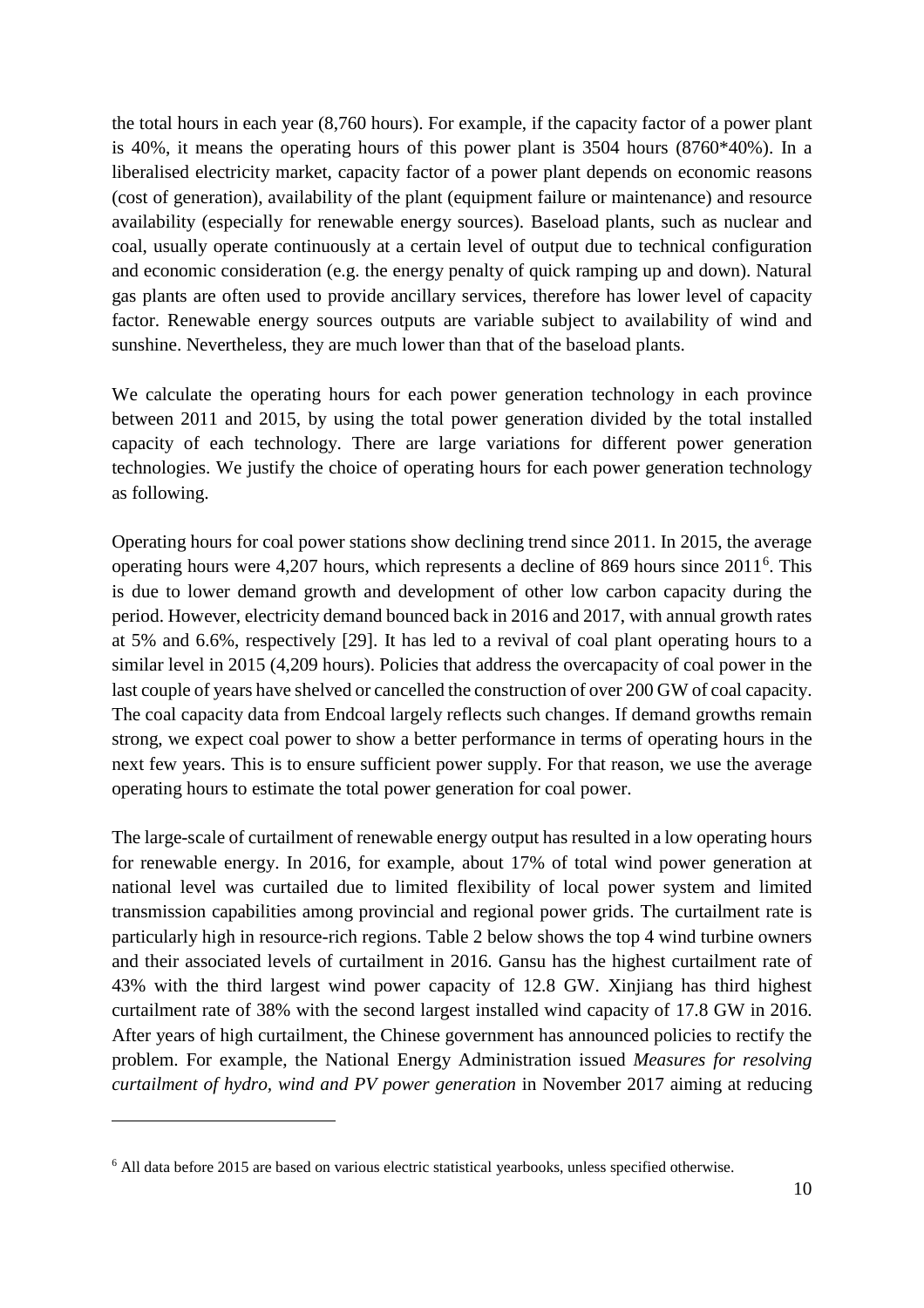renewable energy curtailment through improved transmission channels and development of more flexible sources from both supply and demand side [30]. Together with the on-going power market reform, one should expect the better utilization of renewable energy sources. For that reason, we use the maximum operating hours for renewable energy sources (wind and solar).

| <b>Province</b>       | <b>Capacity</b> | <b>Curtailment rate</b> | Rank |
|-----------------------|-----------------|-------------------------|------|
| <b>Inner Mongolia</b> | 25.57 GW        | 21\% (12.4 TWh)         |      |
| Xinjiang              | 17.76 GW        | 38% (13.7 TWh)          |      |
| Gansu                 | 12.77 GW        | 43% (10.4 TWh)          |      |
| Hebei                 | 11.88 GW        | 9% (2.2 TWh)            |      |

Table 2: Top 4 wind power capacity provinces and associated curtailment rate in 2016

Source: [31]

Data for gas power is very limited. At national level, only total installed capacity and power generation are available. Although provincial energy development plans address the development of gas power, it will remain a minor contributor to the total power generation in these provinces with Beijing being the only exception. Beijing has phased out all its coal power plants since 2015. Electricity supply thereafter relies on gas and inter-provincial imports. It results in higher operating hours than the national average (4,459 vs 2,486 hours). Given the planned gas capacity in each province to total generating capacity, gas power is more likely to provide grid services than operating as a firm power supplier. Therefore, we use the national average figure to represent the operating hours for gas power in 2020.

For hydropower and nuclear power, average operating hours during 2011 and 2015 are used. Small adjustments are made for Guangxi and Hainan for nuclear power. In 2015, average operating hours for Guangxi were 642 hours and 615 hours for Hainan. This is due to the completion of new-built power plants being close to the end of the year. In 2016, the operating hours increased to 7,184 and 5,775 hours, respectively. Indeed, nuclear power plants usually operate with full operating loads as they do not have the flexibility to switch on and off frequently. Therefore, we use the 2015 operating hours of nuclear power in these two provinces and average operating hours for other provinces. Table S2 in Appendix gives the details of operating hours for all power generation technologies in all provinces.

In order to justify our choice of operating hours, we consider the projected electricity demand (between 6,800 and 7,200 TWh) by the  $13<sup>th</sup>$  Five-Year Plan on Electricity Development as a benchmark to ensure our estimation on generation is in line with demand. The projected electricity demand was based on an assumption that the annual demand growth would be between 3.6% and 4.8%. Demand growth in 2016 and 2017 has outpaced the projection. In our calculation, the total power generation is 7,260 TWh which is slightly above the upper limit set in the Plan. Therefore, our estimation on total power generation is close to the total power demand in 2020. This research does not address the changes of demand patterns, which represents the changes in socioeconomic conditions. Instead, we focus on the power generation fleet, which have been proposed by national and provincial governments.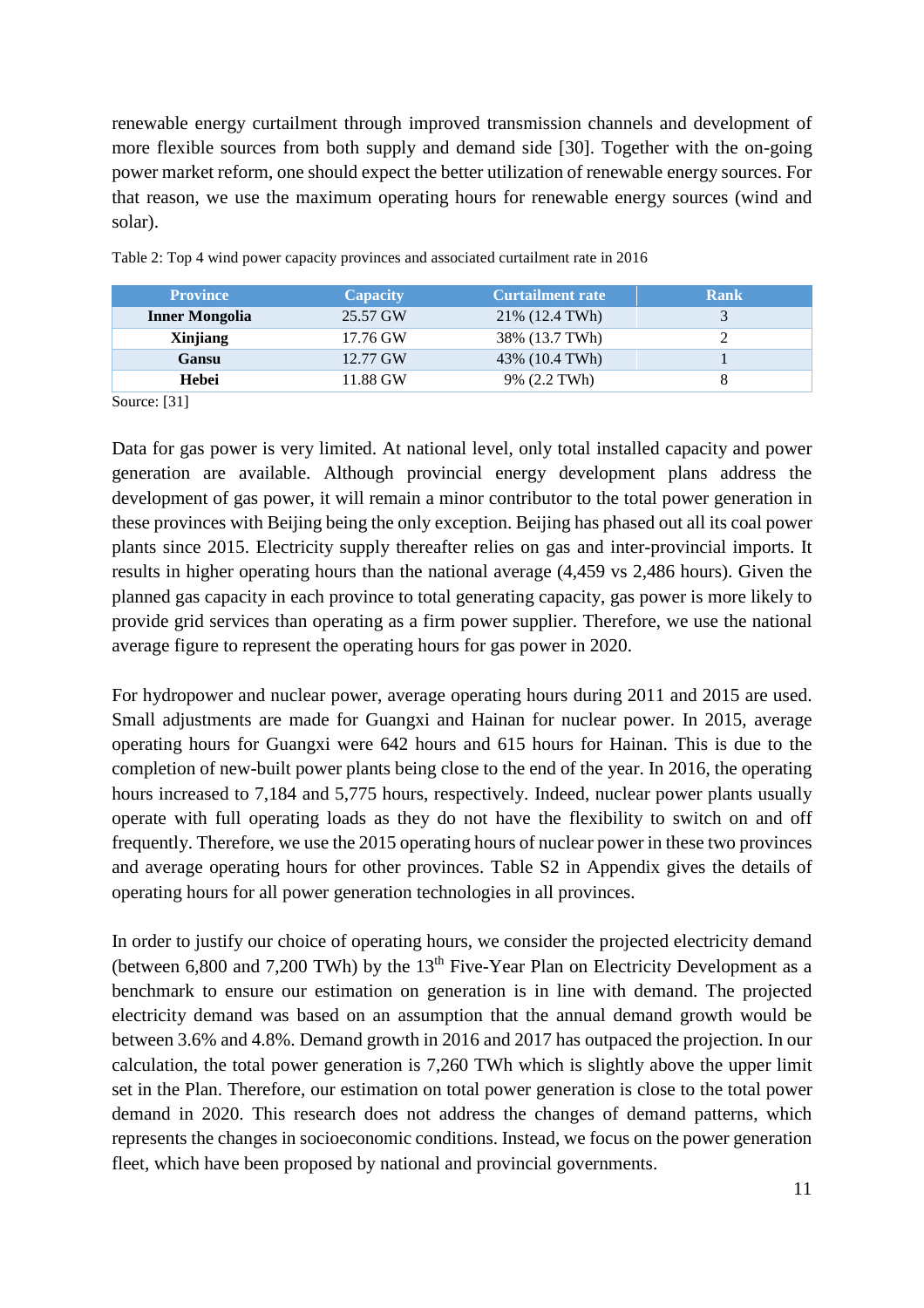#### **3.2.4 Life cycle greenhouse gas emission factors**

 $\overline{a}$ 

The compilation of life cycle inventory can be complex. It requires detailed data inputs at all the stages of a product's life. To the best of our knowledge, only few studies address the issue in China at provincial level. For example, Ding et al. (2017) estimate life cycle energy consumption and GHG emissions from thermal power and solar power in China at provincial level. The study uses information on material requirements and emission coefficients from various sources. However, the study fails to distinguish different types of thermal power generation (e.g. coal, gas or oil), which have significant variations in terms of life cycle emissions. Another study by Feng et al.  $[32]$  estimate life-cycle  $CO<sub>2</sub>$  emissions of 8 power generation technologies at national level, using a hybrid life cycle analysis<sup>[7](#page-11-0)</sup>. Feng's results include the emissions from process life cycle analysis as well as the wider impacts via inputoutput analysis. This method has also been used in addressing the emission impacts of power generation in China [33, 34]. It shows that coal has significantly higher life cycle emissions per unit of power generation (1,230 g/kWh), comparing to renewable energy sources (such as 46 g/kWh for wind and 76 g/kWh for solar). However, the study does not address the variations among China's provinces, focusing instead on the national average figure. In fact, the energy structure as well as the economic structure of China's provinces are largely different from the national average.

In this study we use the life cycle GHG emissions of seven power generation technologies provided in the most recent IPCC report [35] . It includes power generation from different sources, including coal, gas, hydro, nuclear, wind, solar and biomass. Summarizing results from previous literature, the IPCC report gives the maximum, medium and minimum values of GHG emissions during their life cycle [see Figure 2]. Since there is no better representatives that can reflect the life cycle GHG emissions at provincial level, the values are used in this study to represent the range of expected emissions. Two main GHG are included in the summary, namely CO<sub>2</sub> and CH<sub>4</sub>. Some minor changes have been made to the values in hydropower generation, which shows a maximum value of life cycle GHG emissions per kWh at over 2000. As this is a special case in Brazil, we do not consider extreme values in our study.

<span id="page-11-0"></span><sup>7</sup> Hybrid life cycle analysis represent a combination of input-output analysis with process-based life cycle analysis. Process-based life cycle analysis captures the requirements of material use during a product' life cycle. However, it is restricted to the defined system boundary, which is often incomplete. Input-output analysis cover an economic system, which can be a region, country or the whole world. Therefore, the combination of process-based life cycle analysis with input-output analysis is considered as more accurate due to a complete system boundary.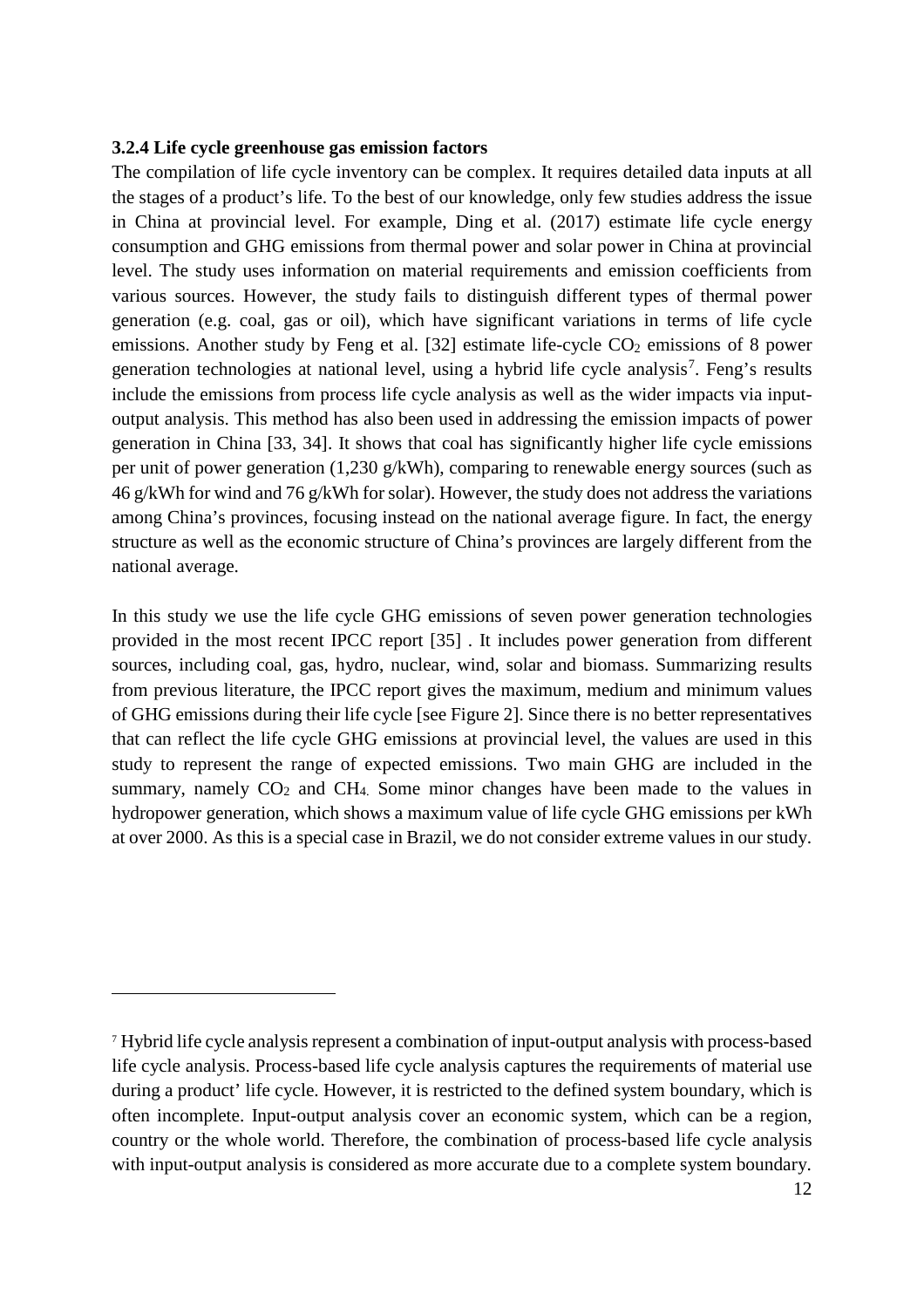

Figure 2: Emission factors for different power generation technologies at minimum, median and maximum levels Source: [35]

# **4. Results**

# **4.1 Carbon intensity by 2020 in China's provinces**

The electrification of transportation and the replacement of conventional boilers by equipment that is powered by electricity would require the carbon intensity of power generation to stay at 600 grams/kWh [36]. This target makes the transition towards electrification justified with lower emission level comparing to conventional technologies. Indeed, given the estimation uncertainties, the target is better represented by a range instead of a single value, which lies between 500 and 700 g/kWh. Figure 2 below shows our estimation of life cycle greenhouse gas emissions per unit of power generation in China's provinces and at national level.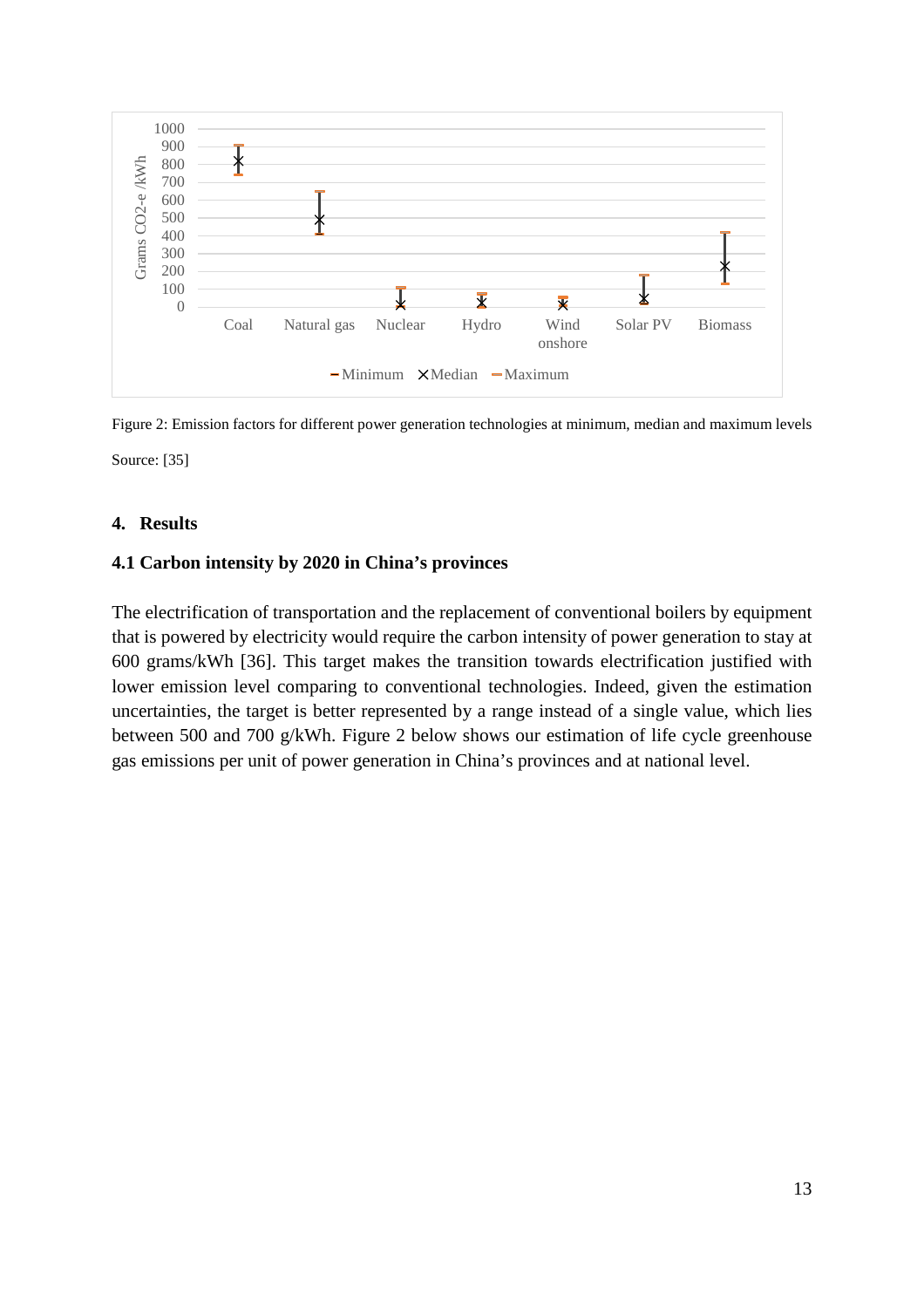

Figure 3: Life cycle GHG emissions per unit of power generation in China's provinces by 2020

We show that China is on the trajectory to stay within the  $500 - 700$  target range at national level in 2020. The possible range of carbon intensity lies between 500 g/kWh under the minimum emission scenario and 661 g/kWh under the maximum emission scenario, with medium carbon intensity level at 574 g/kWh (the ranges are calculated based on the life cycle emission factors shown in Figure 2). The results are very close to the emission target set in the 13<sup>th</sup> Five-Year Plan on Greenhouse Gas Emissions, which regulate carbon intensity of power generation from major power companies to stay within 550g/kWh.

At provincial level, our results show that most provinces can or at least have the potential to stay within the range. The most influential factor in determining the carbon intensity of power generation in each province is the level of coal production (in terms of volume and its share of total production). Higher level of coal consumption in power generation leads to higher carbon intensity of power generation. Anhui shows the highest carbon intensity per unit of power generation in 2020, due to the large share of coal in its total power generation. In fact, the top three provinces such as Anhui, Shandong and Henan produce most of their power from coal (94%, 91% and 91%, respectively), therefore showing higher level of emission intensity. Given the resource availability in these provinces, transition to a lower carbon intensity level is not straightforward. Nevertheless, these provinces still have the potential to stay within the 500 – 700 grams/kWh range if the most energy efficient coal-fired units are used (e.g. under the minimum emission category). In fact, new coal power plants in China are more efficient than those of the US and the EU. Majority of the coal-fired plants were built after the 2000s. Therefore, higher energy efficiency can be expected. In addition, the carbon content in China's coal is lower than the international average [37], which means the combustion of same quantity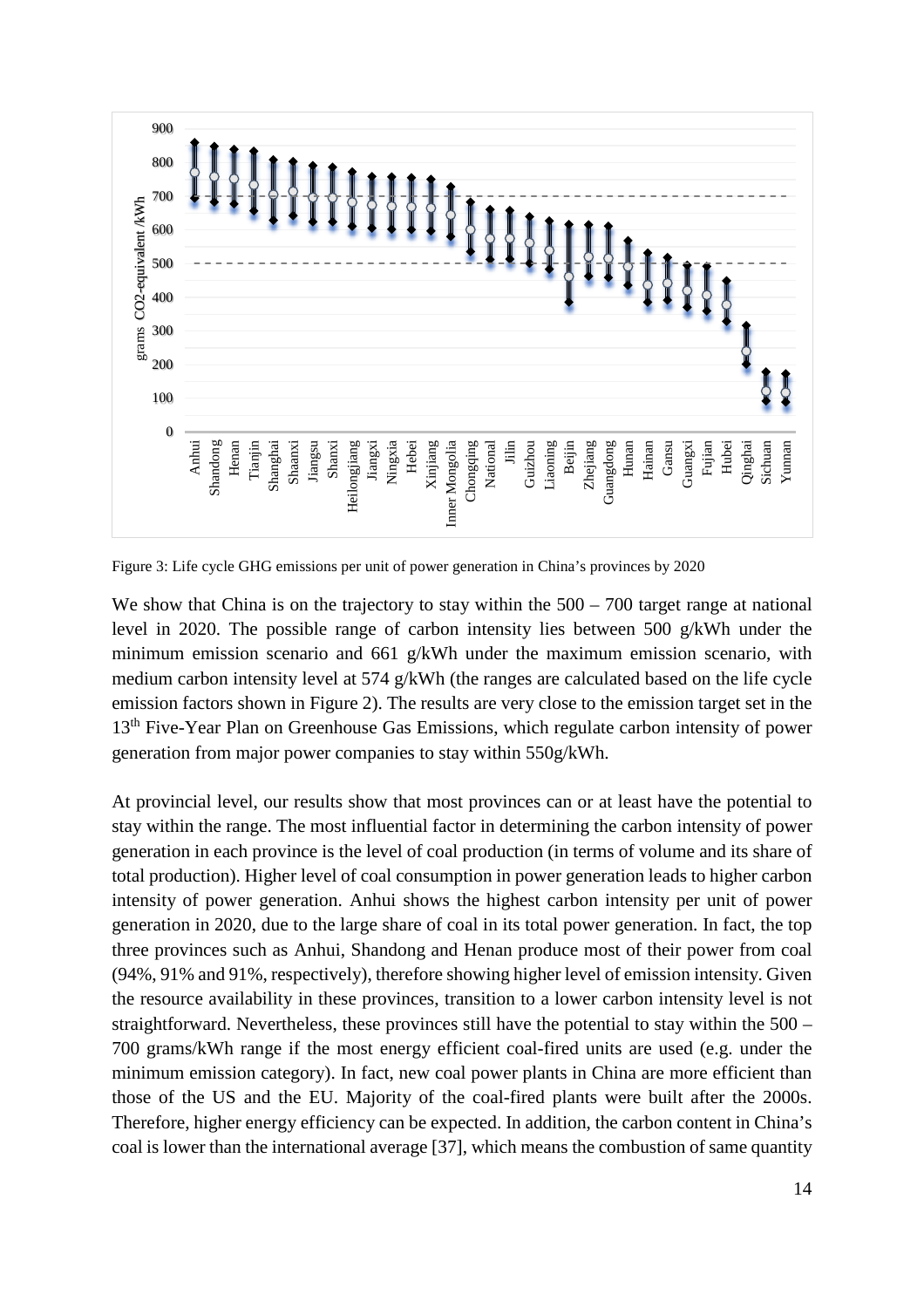of coal results in lower emissions. Despite the negative impacts on energy efficiency concerning the lower level of operation, there is potential for these provinces to achieve a lower level of emission intensity. Moreover, over half of China's provinces stay within the range and six of them are well below 500 g/kWh. The lowest four provinces including Hubei, Qinghai, Sichuan and Yunnan have abundant hydropower generation; thus, have very low level of carbon intensity in their power generation.



**4.2 Changes in emission intensity between 2015 and 2020**

Figure 4: Carbon intensity of power generation in 2015 and 2020

We compare the carbon intensity at the medium level of emission intensity in different provinces (See Figure 4) in 2015 and 2020 and find significant variations in its trend. Most provinces show trends of decline in carbon intensity. For example, the carbon intensity of power generation is likely to decline by 65% in Hainan province (from 719 g/kWh to 437 g/kWh), which is the largest decline among all provinces. The change is largely due to the growth of nuclear power and hydropower in the province. This makes the share of coal power in total power generation drop from 81 % in 2015 to 46% in 2020. At the same time, nuclear power accounts for 24% of total power generation in 2020, comparing to 2% in 2015. The contribution of hydropower to total power generation increase to 11%, which is followed by natural gas at 10%.

On the other hand, eight provinces show an increasing level of  $CO<sub>2</sub>$  emissions per kWh, including Jiangxi, Chongqing, Guizhou, Guangxi, Hubei, Qinghai, Sichuan and Yunnan. Half of these provinces still have low level of carbon intensity, even with increasing emission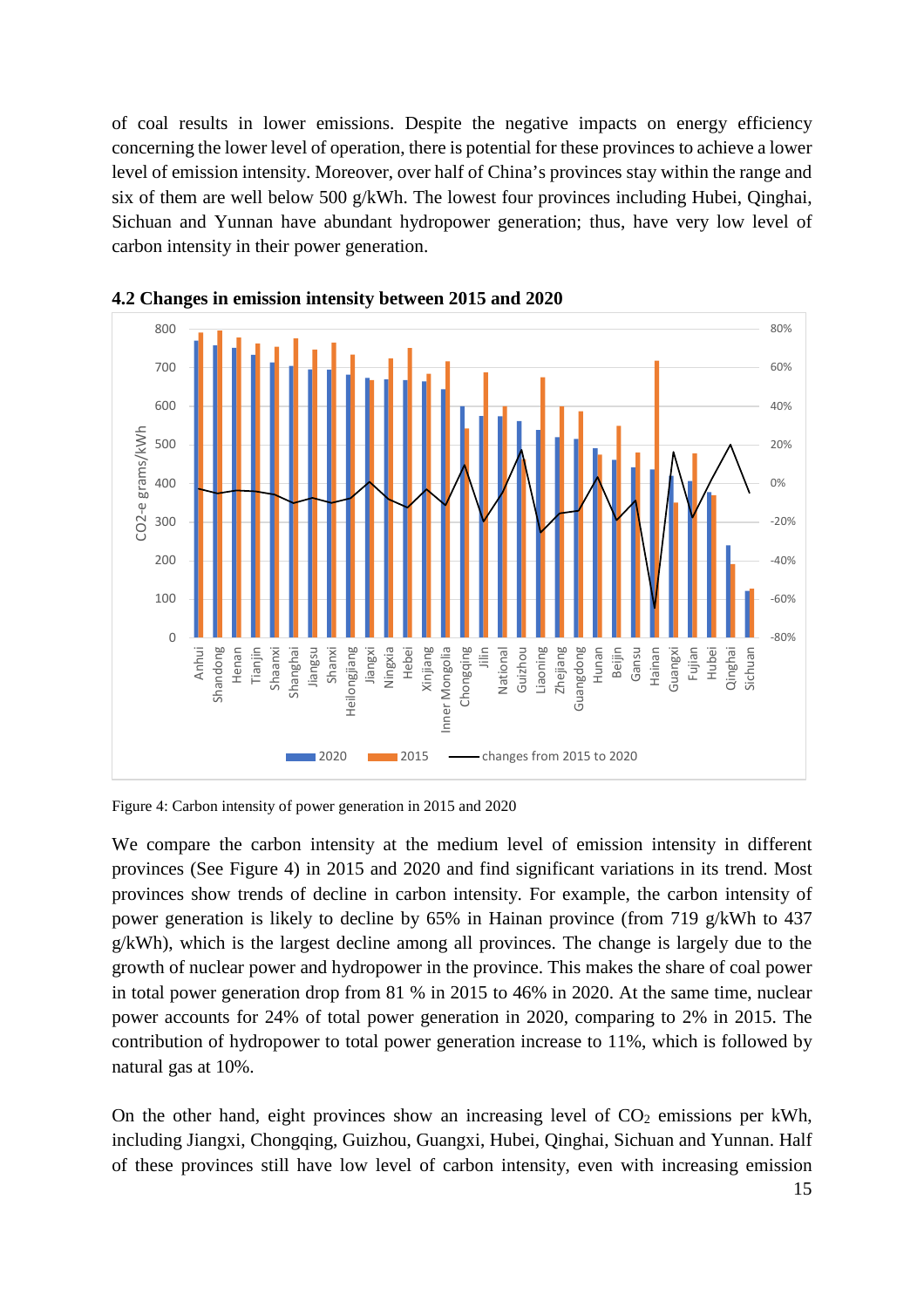intensity. This is because of the significant hydropower generation in their power mix, which result in very low carbon intensity. With the possible expansion of coal fleet, these provinces have higher proportion of power generation from more carbon intensive energy sources. For example, Qinghai had 65% of electricity supplied from hydropower in 2015, which is likely to drop to 55% in 2020. With increasing share of coal in power generation (from 20% in 2015 to 26% in 2020), Qinghai is likely to see an increase of 25% in its carbon intensity the largest increase in carbon intensity amongst all provinces. Nevertheless, the carbon intensity of power generation in Qinghai is still well below the 600 g/kWh benchmark, sitting at 256 g/kWh.



#### **4.3 Growth of each power generation technology between 2015 and 2020**

Figure 5: Growth of each power generation technology between 2015 and 2020

Figure 5 shows the contribution of each power generation technology to the growth in total power generation in all provinces. In most provinces, coal power is still the most important growth contributor for power generation in 2020. It coincides with the increasing coal capacity, an addition of 87 GW of coal fleet from 939 GW in 2015 to 1026 GW in 2020. Several provinces experience decline in coal power generation, including Zhejiang, Jilin, Hainan, Beijing and Shanghai. The decline will be replaced by different sources at different locations. For example, coastal affluent areas will see the replacement by natural gas (in Beijing, Shanghai and Zhejiang); Hainan will see a large increase in nuclear power, while Jilin shows an increase in hydropower generation. Sichuan and Yunnan show significant increase in hydropower generation, with the expansion of hydropower capacity in these provinces. On the other hand, a decrease in hydropower generation is mostly due to the differences in operating hours in Guangxi and Guizhou. Operating hours in 2015 are higher than in previous years. In fact, NEA [38] shows that the operating hours dropped slightly in most provinces in 2016 (e.g. in Guizhou, operating hours declined from 4,012 hours in 2015 to 3,315 hours in 2016; and Guangxi showed a decline from 4,632 to 3,802 hours between 2015 and 2016). The high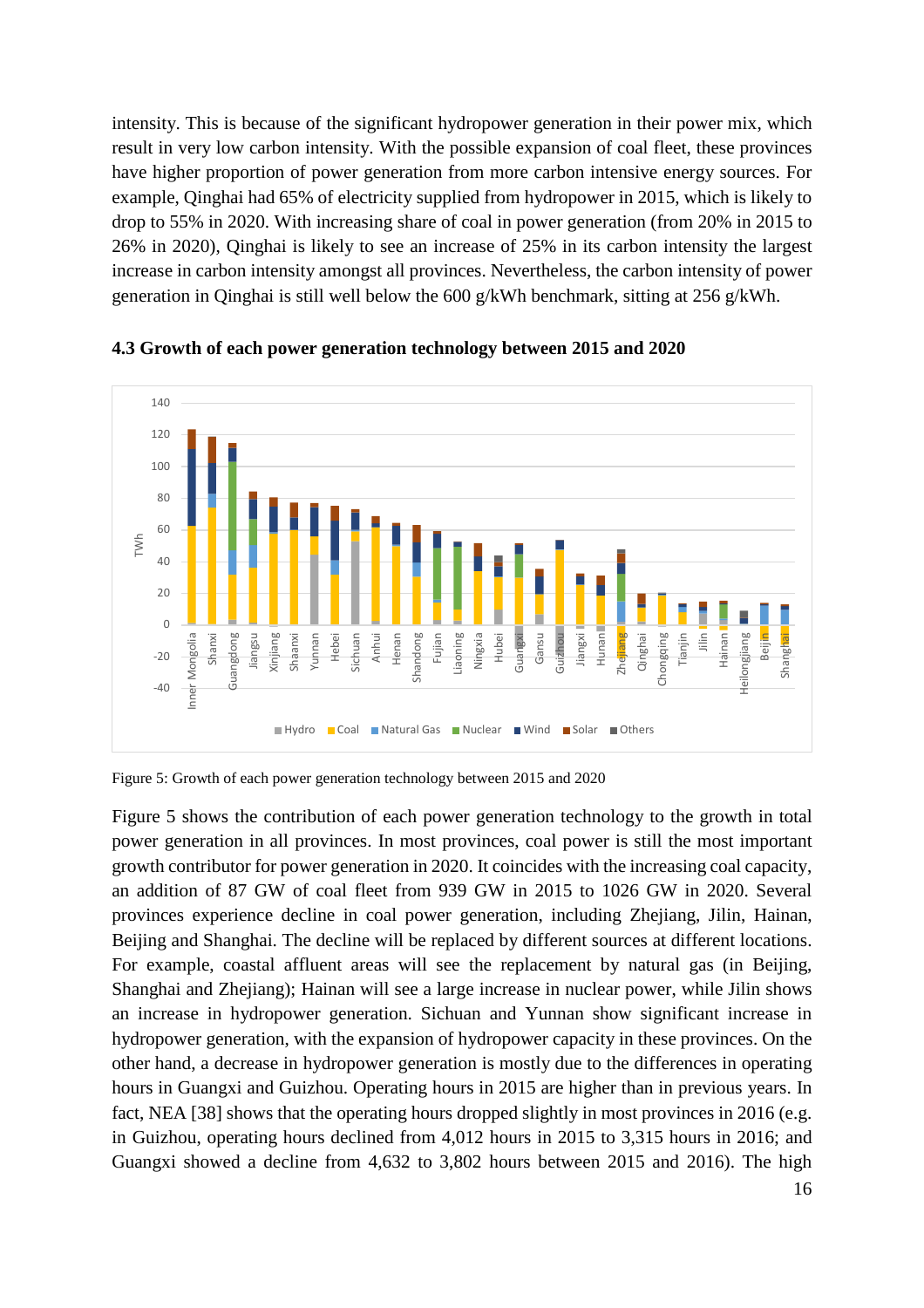hydropower operating hours in 2015 were triggered by unusually increased precipitation, which is not a regular phenomenon in these regions. Together with limited hydropower capacity addition, hydropower generation is likely to decline in these provinces. Non-hydro renewable energy such as wind and solar starts to contribute to the generation growth, noticeably in provinces such as Inner Mongolia, Hebei, and Shanxi which have ambitious wind and solar capacity targets. Inner Mongolia, for instance, will see the largest increase in power generation growth (123 TWh in total). Wind and solar together will contribute to 49% of the growth, which is equivalent to the growth in coal power generation.

With the nuclear capacity under construction, Guangdong, Liaoning and Fujian are expected to see a large amount of new nuclear power generation. Nevertheless, the contribution of nuclear power generation to the total power generation is still small due to the large total power generation. Nevertheless, the overall level of emissions will remain on a growing trend, despite a decline in carbon intensity in most provinces.

# **4.4 A comparison with previous studies**

Several studies address the power sector carbon intensity from different perspectives. Some address the total power sector emissions at provincial level. For example, Lindner et al. [39] compare the production and consumption-based  $CO<sub>2</sub>$  emissions from power sector in China's provinces. The study shows that a significant amount of  $CO<sub>2</sub>$  emissions is embodied in electricity imports/exports among provinces. Similar results can also be found in Ma and Ge [40]. Inner Mongolia demonstrates 109 Mt CO<sub>2</sub> emission reduction due to large amounts of electricity exports. On the other hand, Beijing shows a 60 Mt or 320% emissions increase due to its reliance on electricity imports. Despite the differences in total emissions, the carbon intensity of power production does differ substantially when power trade is considered. There are several reasons: firstly, it is difficult to identify power trade sources. In most cases, average emission factor in each province are used to represent the emission factors of power imports. Indeed, there is no large variations on power mix in China, with exceptions in the western/central China which has large-scale hydropower generation. Secondly, for the reason above, net exporting provinces do not show great differences, except from those which also import electricity from other provinces (provinces usually both import and export electricity for power grid operational purposes). At last, for most provinces the amount of power trade among provinces is small comparing to their total consumption. Beijing and Shanghai are two exceptions due to limited self-producing capability.

To the best of our knowledge, very few studies address the future carbon intensity of power generation in China at provincial level. Some studies address the issue in the past. For example, Qu et al. [41] estimate the carbon intensity of electricity generation at provincial level in 2013. Comparing with our results, provincial emission factors in Qu et al.'s research is much higher (See Figure S1 in appendix). This is mainly due to the differences in power generation mix. For example, in Liaoning, coal power accounted for 84% of total power generation in 2013, comparing to 65% in 2020 due to the growth in nuclear power generation. In another study, Ou et al. [42] project the carbon intensity of power generation at national level in 2020 from a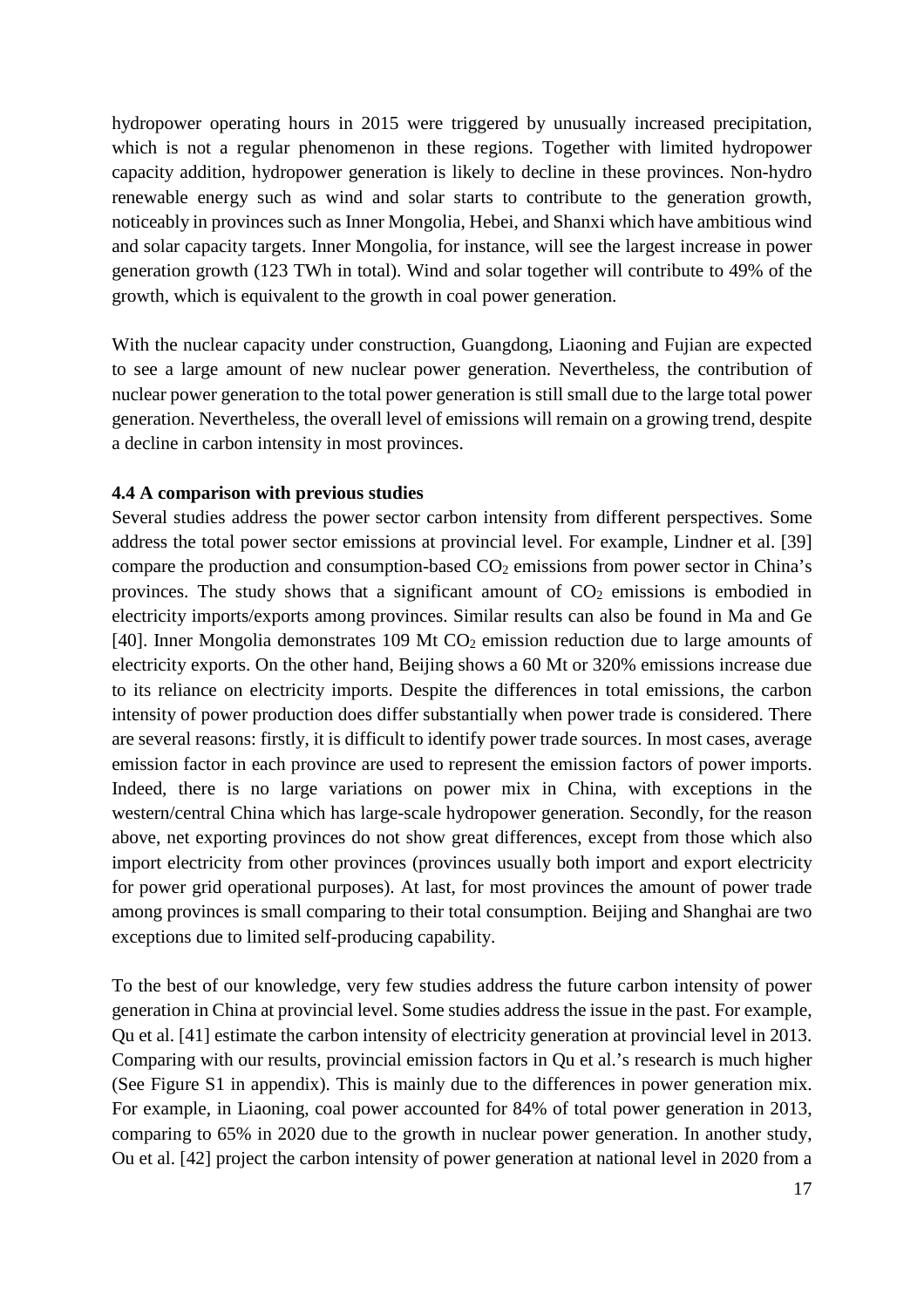life cycle perspective. The studies includes three scenarios which represent different share of power generation technologies in the power mix. The share of power generation in the business-as-usual scenario is close to our estimation (with 70% coal, 1.8% oil, 0.7% natural gas, 5% nuclear, 0.5% biomass, 1.9% Wind and Solar, and 20% hydro). It concludes that the carbon intensity of power generation will reach 917 g/kWh under the BAU scenario. The result is much higher than our estimation since the estimated life cycle GHG emissions for coal is close to  $1,100 \text{ g } CO_2$ -e/kWh. The value is 20% higher than the value used in this research.

#### **5. Discussion**

The carbon intensities of power generation in most provinces are within the 500 to 700 grams per kWh range by 2020. This means that the process of electrification can be carbon competitive from the perspective of electricity generation. Nevertheless, continuous efforts are needed in order to fulfil the longer-term target since coal is still a major contributing factor to the growth of power generation in the near future. Given that the lifespan of coal-fired power plants is usually between 35 and 40 years, it is important to address the role of coal power generation in the power system sooner rather than later. There is growing consensus in the scientific community [43, 44] and among policy makers that achieving the central aim of the Paris Agreement requires an early capping and then a rapid decline in global unabated coalfired power generation. This implies shutting down many existing coal power plants. Robinson and Li [45] introduce the international experiences of phasing out coal power and discuss the implications to China's coal power sector. The authors suggest several ideas that can help China to accelerate the phasing-out of coal power generation. These include providing longterm credible policy signals to investors, creation of competitive electricity market mechanism, internalizing environmental externalities, improvement of the electricity sector governance, and exploring opportunities associated with the transition away from coal. One other option is to retrofit existing plants with carbon capture and storage (CCS) and requiring CCS or similar abatement on new plants. In China, the growing demand of electricity might imply the operation of coal power plants in the near future therefore, large-scale shutting down of coal power plants is not a straight-forward option. To this end, CCS will need to play a central role in reducing carbon intensity in China in the longer term. Given the significance of CCS in addressing climate change targets in China, government support is necessary to encourage research and development of CCS technologies, which should be implemented sooner rather than later.

For provinces with very high level of coal power generation, coordination is key to achieve a longer-term target. There are always restrictions on the choice of power generation technologies: some are due to resource endowments; others depend on political constrains. In those provinces with very high proportion of electricity provided by coal, there are limited choices to the selection of other power generation technologies. Better coordination among provinces is needed to fully exploit the benefits of renewable energy development in resourcerich regions and reduce carbon intensity of power generation in those constrained provinces.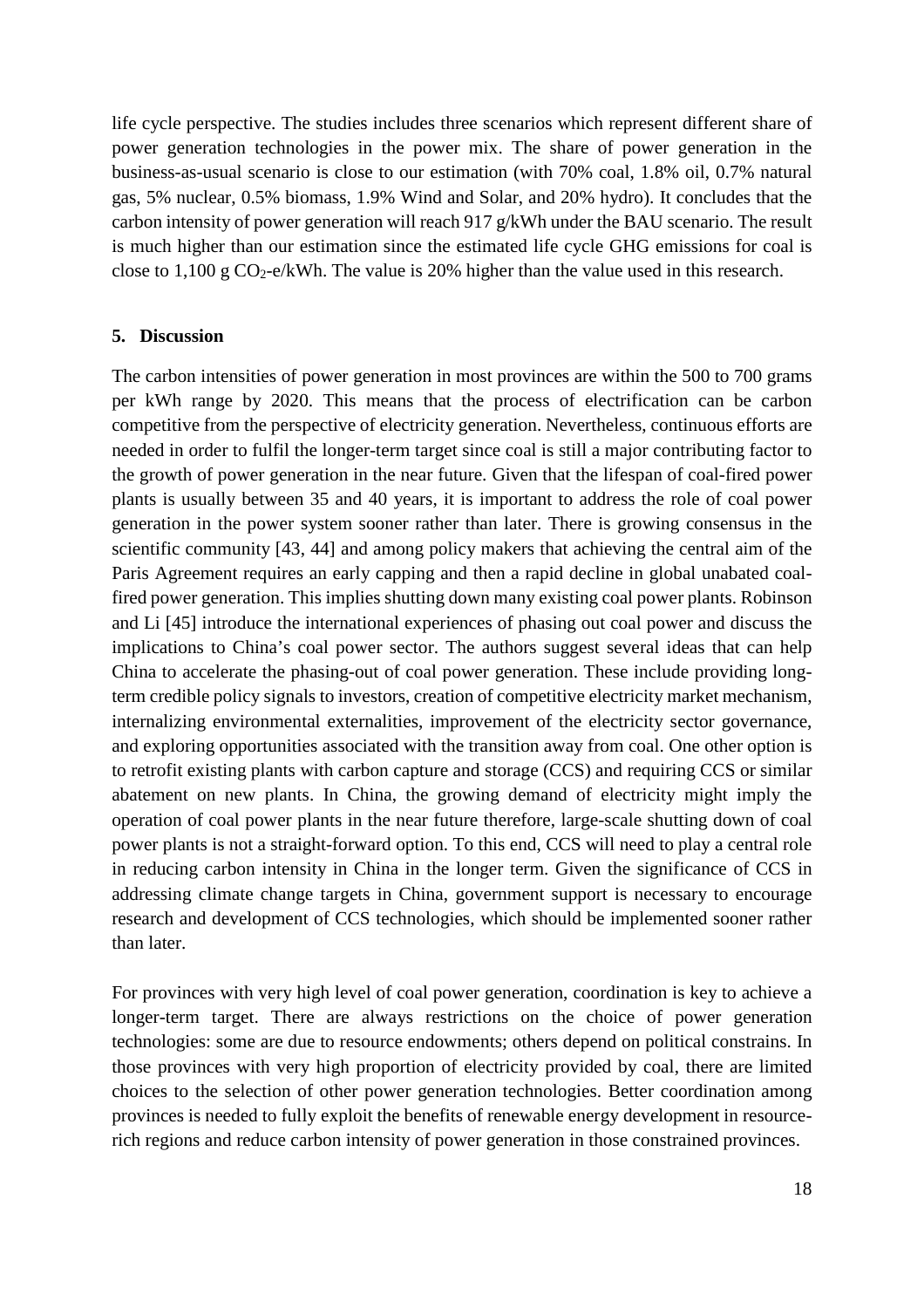Instead of a legal binding emission standard, China has been emphasizing the energy efficiency in coal-fired power generation. Coal consumption per unit of power generation (or power supply) is regulated for both existing and new coal power plants. Addressing air pollutants, the Large Combustion Plan Directive [46] and the Industrial Emission Directive [47] set emission standards for power stations in the EU. Owners of power stations can opt to comply with these standards or opt out, in which case the plants would have to close. By 2009, a total of 205 power plants in 17 EU countries had opted out [48]. Nevertheless, these power plants were given sufficient time to make a decision which effectively ease the transition. We would encourage the continuous measures on energy efficiency given that coal will still be the major power generation source in the coming years. In addition, sufficient notice should be given in order to smooth the process of compliance.

The improvement of the operating hours for renewable energy sources is also an important element. There are several different ways to promote the use of renewable energy sources in the competition with conventional fossil-fuel based generation. For example, carbon pricing can make carbon-intensive generation uncompetitive. China has announced the establishment of the national cap-and-trade carbon trading system on December 2017 [22]. Electricity and heat generation is the only industry that is covered at the initial stage under the system. It covers over 70% of the total emissions from the power system, which amount to more than 3,500 million tonnes of  $CO<sub>2</sub>$ . Carbon pricing proves to be more cost-effective than subsidies to renewable energy sources [49]. However, the effectiveness of carbon pricing is dependent on the price sensitivity of the industry. It can be ineffective if the price is so low that it only has marginal impacts on the competitiveness of fossil-fuel based generation; it can also be worrisome if carbon price becomes too high and result in unwillingness of power generation from coal-fired plants. A successful example is the carbon floor price in the UK, which accelerated the phase-out of coal power generation due to lack of competitiveness [50]. Therefore, a systematic review on the potential impacts of carbon pricing on coal power generation at provincial level is needed. Nevertheless, China should consider a boarder scope of emission trading system. Focusing on one particular industry may encourage the use of fossil fuels in other industries. For example, between 2012 and 2015, total emissions in New York State increased by 4% since the implementation of the Regional Greenhouse Gas Initiative cap and trade programme. The programme addressed emission reduction from power sector in particular, which had led to a 10% emission reduction in the sector. However, emission levels had increased significantly in heating and transportation during the same period [51].

In addition, a liberalised electricity market can make use of competitive market mechanisms to support least cost dispatch, retail competition, regional power exchange and so on. Such market-based mechanisms can support the integration of renewable energy sources, which usually have close to zero marginal cost. China had started its power system reform since the early 2000s, though the system is still very rigid in ways that favour incumbent coal and discourage competition from renewables. The increasing contribution of renewables (with fewer curtailments) can effectively reduce carbon intensity of power generation. Certainly, sustainable electricity sector planning needs to consider a wider range of parameters and embed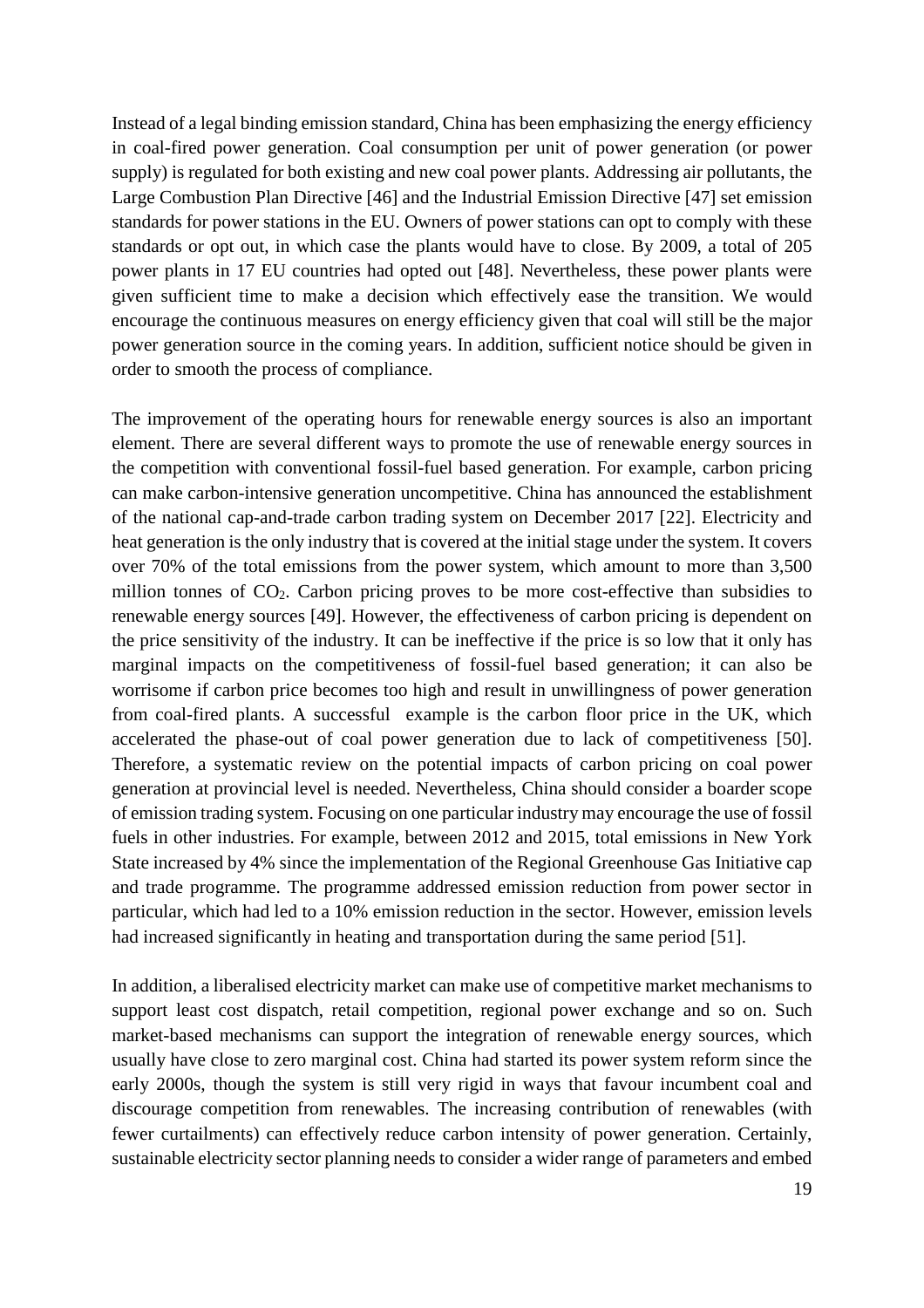effective climate change targets [52]. Domestically, there is clear trend that China is moving away from coal-fired based power generation to a low-carbon power generation pathway. In this trajectory China will reduce its power sector carbon intensity and will have significant impact on the global carbon and fossil fuel markets and renewable energy industry in the longer term. Internationally, China has been promoting the Belt and Road Initiative (BRI). With the implementation of BRI, China will provide financial as well as technical support to the countries alongside the BRI in their infrastructure construction. One of the core elements in the BRI is the energy infrastructure. China has proposed to promote the use of advanced coal power technology in the region covered by the BRI [53]. However, a number of countries and international organizations have announced plans to move away from coal. The potential environmental consequences and risk of stranded assets for investors should be fully addressed before making final investment decisions.

At last, research and development on other renewable energy enabling technologies, such as energy storage system, is also necessary. The development of energy storage can assist the growth of renewable energy and improve emissions management [54] as well as boosting the local economy by creating new jobs and increasing local GDP.

# **6. Conclusion**

In this study, we estimate the carbon intensities of power generation in China's provinces. We find that most provinces are expected to have a carbon intensity per unit of power generation between 500 and 700 grams/kWh in 2020, which justifies the progress of electrification from the power generation perspective. Coal is still a major contributor to the increasing power generation in most provinces. Given the global trend of phasing out coal in order to reduce GHG emissions, China's provinces should consider measures that can help to reduce emissions from coal power generation gradually. At the same time, renewable energy sources are becoming increasingly important, especially in the western and northern provinces which have large renewable energy potentials. Renewable energy sources can help reduce the carbon intensity of power generation, but it has experienced significant curtailments. To increase the contribution of renewable energy to total power generation, it requires a better coordination among provinces and relevant government support.

In this research, we use the emission factors from IPCC to estimate the range of emissions in China's provinces. Although IPCC data is reliable, it might noy represent the status quo in different provinces. As was mentioned in Section 3, the use of hybrid life cycle analysis can capture both the upstream and downstream emissions hence have a relatively complete system boundary. Further research should incorporate such analysis in order to make the results more representative for each province.

# **References**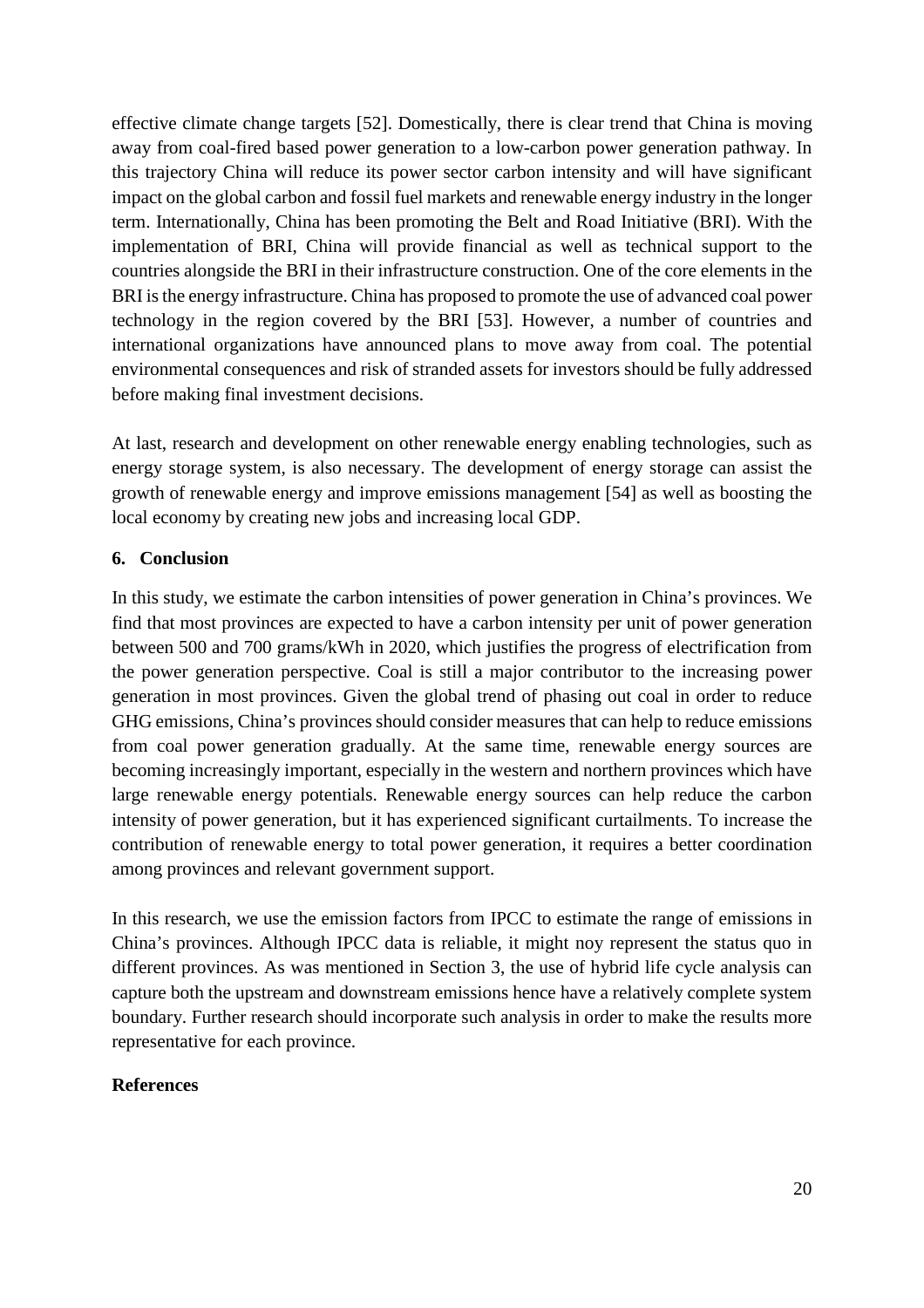- 1. Chalvatzis, K.J. and K. Rubel, *Electricity portfolio innovation for energy security: The case of carbon constrained China.* Technological Forecasting and Social Change, 2015. **100**: p. 267- 276.
- 2. Chalvatzis, K.J. and A. Ioannidis, *Energy Supply Security in Southern Europe and Ireland.* Energy Procedia, 2017. **105**: p. 2916-2922.
- 3. Chalvatzis, K.J. and A. Ioannidis, *Energy supply security in the EU: Benchmarking diversity and dependence of primary energy.* Applied Energy, 2017. **207**(Supplement C): p. 465-476.
- 4. Kennedy, C.A., N. Ibrahim, and D. Hoornweg, *Low-carbon infrastructure strategies for cities.* Nature Climate Change, 2014. **4**: p. 343.
- 5. Kennedy, C., *Key threshold for electricity emissions.* Nature Clim. Change, 2015. **5**(3): p. 179- 181.
- 6. IEA, *Energy Technology Perspectives 2014: Harnessing Electricity's Potential*. 2014, International Energy Agency: Paris.
- 7. UK GOV, *Carbon price floor: reform*, H.R. Customs, Editor. 2014: UK.
- 8. IEA, *Coal Medium-Term Market Report: Market Trends and Projections to 2017*. 2012, International Energy Agency: Paris, France.
- 9. Hofmann, J., et al., *Assessment of electrical vehicles as a successful driver for reducing CO2 emissions in China.* Applied Energy, 2016. **184**: p. 995-1003.
- 10. Zafirakis, D., et al., *The Multiple Role of Energy Storage in the Industrial Sector: Evidence from a Greek Industrial Facility.* Energy Procedia, 2014. **46**: p. 178-185.
- 11. State Council. *The Thirteenth Five Year Plan on Controlling Greenhouse Gas Emissions*. 2016 [cited 2017 [in Chinese] 16 June ]; Available from: [http://www.gov.cn/zhengce/content/2016-](http://www.gov.cn/zhengce/content/2016-11/04/content_5128619.htm) [11/04/content\\_5128619.htm](http://www.gov.cn/zhengce/content/2016-11/04/content_5128619.htm)
- 12. Pappas, D. and K.J. Chalvatzis, *Energy and Industrial Growth in India: The Next Emissions Superpower?* Energy Procedia, 2017. **105**: p. 3656-3662.
- 13. Chalvatzis, K.J., *Electricity generation development of Eastern Europe: A carbon technology management case study for Poland.* Renewable and Sustainable Energy Reviews, 2009. **13**(6): p. 1606-1612.
- 14. Kaldellis, J.K., G. Spyropoulos, and K.J. Chalvatzis, *The impact of Greek electricity generation sector on the national air pollution problem.* Fresenius Environmental Bulletin, 2004. **13**(7): p. 647-656.
- 15. Li, X., K. Hubacek, and Y.L. Siu, *Wind power in China – Dream or reality?* Energy, 2012. **37**(1): p. 51-60.
- 16. NDRC, *The 13th Five-Year Plan For Economic and Social Development of the People's Republic of China*, Central Comittee of the Communist Party of China, Editor. 2016: Beijing, China.
- 17. Kaldellis, J.K. and K.J. Chalvatzis, *Environment and Industrial Development: Sustainability and Development, Air Pollution*. 2005: Stamoulis Publications.
- 18. Rutter, R., et al., *Branding Instead of Product Innovation: A Study on the Brand Personalities of the UK's Electricity Market.* European Management Review, 2017. **ISSN 1740-4754**.
- 19. NDRC, *Thirteen Five Year Plan on Electricity System Development*, National Development and Reform Commission and National Energy Administration, Editors. 2016: Beijing.
- 20. IEA, *World Energy Outlook 2017*. 2017: OECD Publishing/IEA.
- 21. Xinhua. *The lanuch of national carbon trading scheme, how does it look like?* . 2017 [cited 2017 [in Chinese] 29 December ]; Available from: [http://news.xinhuanet.com/fortune/2017-](http://news.xinhuanet.com/fortune/2017-12/20/c_1122137497.htm) [12/20/c\\_1122137497.htm.](http://news.xinhuanet.com/fortune/2017-12/20/c_1122137497.htm)
- 22. NDRC. *Press realise on the launch of carbon trading scheme in China by the National Development and Reform Commission*. 2017 [cited 2017 [in Chinese] 29 December]; Available from: [http://www.ndrc.gov.cn/xwzx/xwfb/201712/t20171219\\_871028.html.](http://www.ndrc.gov.cn/xwzx/xwfb/201712/t20171219_871028.html)
- 23. Reuters. *China extends tax rebate for electric cars, hybrids*. 2017 [cited 2017 29 December]; Available from: [https://www.reuters.com/article/us-china-autos-tax/china-extends-tax-rebate](https://www.reuters.com/article/us-china-autos-tax/china-extends-tax-rebate-for-electric-cars-hybrids-idUSKBN1EL0EV)[for-electric-cars-hybrids-idUSKBN1EL0EV.](https://www.reuters.com/article/us-china-autos-tax/china-extends-tax-rebate-for-electric-cars-hybrids-idUSKBN1EL0EV)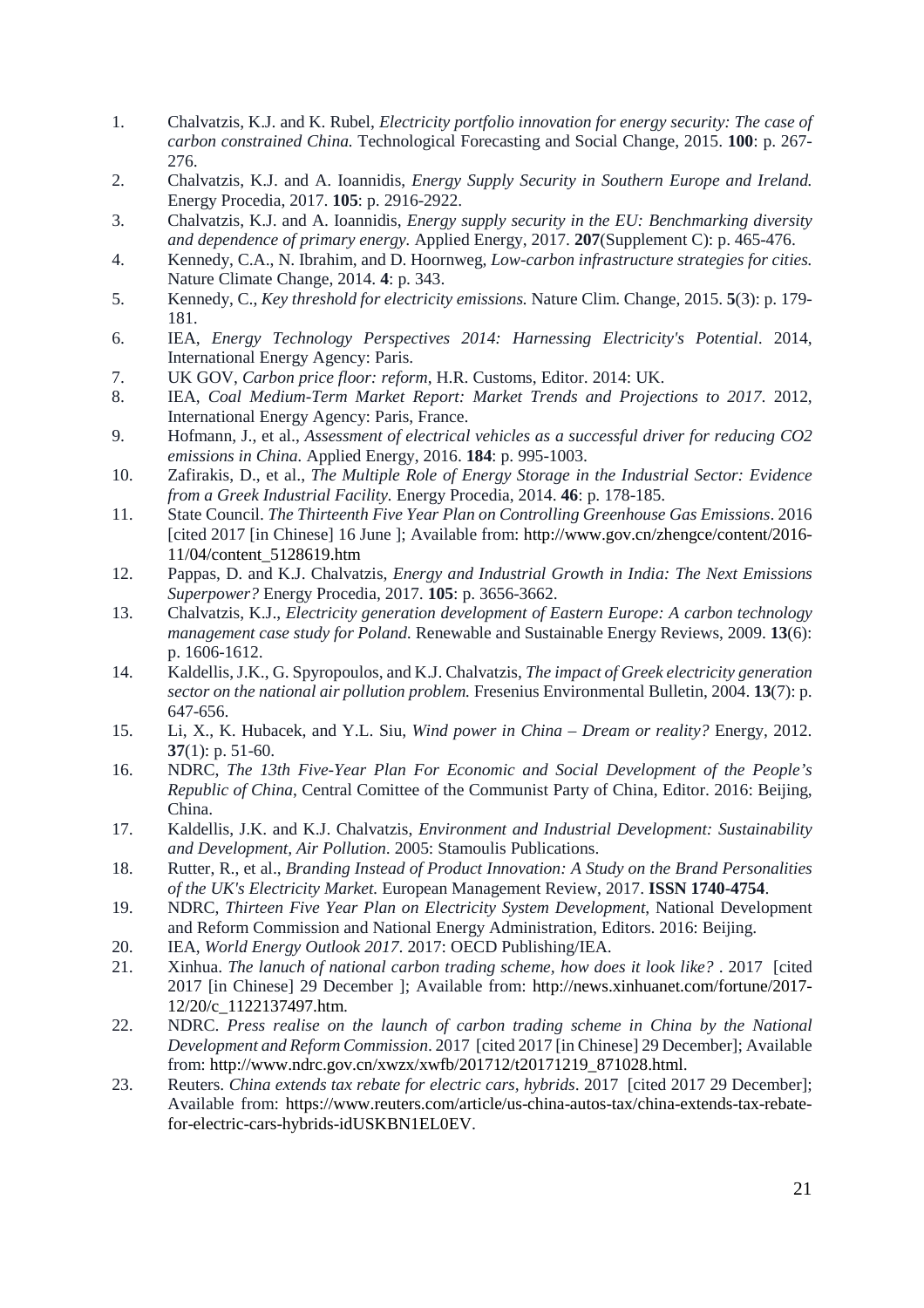- 24. Pothitou, M., R.F. Hanna, and K.J. Chalvatzis, *ICT entertainment appliances' impact on domestic electricity consumption.* Renewable and Sustainable Energy Reviews, 2017. **69**: p. 843-853.
- 25. Pothitou, M., R.F. Hanna, and K.J. Chalvatzis, *Environmental knowledge, pro-environmental behaviour and energy savings in households: An empirical study.* Applied Energy, 2016. **184**: p. 1217-1229.
- 26. Shearer, C., R. Fofrich, and S. Davis, *Future CO2 emissions and electricity generation from proposed coal*‐*fired power plants in India.* Earth's Future, 2017. **5**(4): p. 408-416.
- 27. Endcoal. *Proposed Coal Plants in China – July 2017*. 2017 [cited 2017 1 November 2017]; Available from: [https://endcoal.org/wp-content/uploads/2017/07/PDFs-for-GCPT-July-2017-](https://endcoal.org/wp-content/uploads/2017/07/PDFs-for-GCPT-July-2017-China-MW.pdf) [China-MW.pdf.](https://endcoal.org/wp-content/uploads/2017/07/PDFs-for-GCPT-July-2017-China-MW.pdf)
- 28. NEA. *Statistics on solar power in China*. 2017 [cited 2017 [in Chinese] 16 June]; Available from: [http://www.nea.gov.cn/2017-02/04/c\\_136030860.htm.](http://www.nea.gov.cn/2017-02/04/c_136030860.htm)
- 29. China Electricity Council. *2017 electric power industry summary statistics (2017* 年全国电力 工业统计数据*)*. 2018; Available from: [https://chinaenergyportal.org/en/2017-electric-power](https://chinaenergyportal.org/en/2017-electric-power-industry-summary-statistics/)[industry-summary-statistics/](https://chinaenergyportal.org/en/2017-electric-power-industry-summary-statistics/)
- 30. National Energy Administration, *Notice on publication of the "Measures for resolving curtailment of hydro, wind and PV power generation"* 国家发展改革委 国家能源局关于印 发《解决弃水弃风弃光问题实施方案》的通知, National Development and Reform Commission, Editor. 2017: Beijing.
- 31. NEA, *Wind Power Integration and Operation in 2017*, National Energy Administration, Editor. 2017: Beijing.
- 32. Feng, K., et al., *The energy and water nexus in Chinese electricity production: A hybrid life cycle analysis.* Renewable and Sustainable Energy Reviews, 2014. **39**: p. 342-355.
- 33. Li, X., et al., *Challenges faced when energy meets water: CO2 and water implications of power generation in inner Mongolia of China.* Renewable and Sustainable Energy Reviews, 2015. **45**: p. 419-430.
- 34. Li, X., et al., *Energy-water nexus of wind power in China: The balancing act between CO 2 emissions and water consumption.* Energy Policy, 2012. **45**: p. 440-448.
- 35. IPCC. *Technology-specific Cost and Performance Parameters*. 2014; Available from: [https://www.ipcc.ch/pdf/assessment-report/ar5/wg3/ipcc\\_wg3\\_ar5\\_annex-iii.pdf?](https://www.ipcc.ch/pdf/assessment-report/ar5/wg3/ipcc_wg3_ar5_annex-iii.pdf)
- 36. Kennedy, C., *Key threshold for electricity emissions.* Nature Climate Change, 2015. **5**: p. 179.
- 37. Liu, Z., et al., *Reduced carbon emission estimates from fossil fuel combustion and cement production in China.* Nature, 2015. **524**: p. 335.
- 38. NEA. *Statistics on power plant (larger than 6 MW) operating hours in 2016*. 2017 [cited 2017 [in Chinese] 16 June ]; Available from: [http://www.nea.gov.cn/2017-01/26/c\\_136014619.htm.](http://www.nea.gov.cn/2017-01/26/c_136014619.htm)
- 39. Lindner, S., et al., *CO2 emissions from China's power sector at the provincial level: Consumption versus production perspectives.* Renewable and Sustainable Energy Reviews, 2013. **19**(Supplement C): p. 164-172.
- 40. Ma, C.-M. and Q.-S. Ge, *Method for Calculating CO2 Emissions from the Power Sector at the Provincial Level in China.* Advances in Climate Change Research, 2014. **5**(2): p. 92-99.
- 41. Qu, S., S. Liang, and M. Xu, *CO2 Emissions Embodied in Interprovincial Electricity Transmissions in China.* Environmental Science & Technology, 2017. **51**(18): p. 10893-10902.
- 42. Ou, X., Y. Xiaoyu, and X. Zhang, *Life-cycle energy consumption and greenhouse gas emissions for electricity generation and supply in China.* Applied Energy, 2011. **88**(1): p. 289-297.
- 43. Pfeiffer, A., et al., *The '2°C capital stock' for electricity generation: Committed cumulative carbon emissions from the electricity generation sector and the transition to a green economy.* Applied Energy, 2016. **179**(Supplement C): p. 1395-1408.
- 44. Davidson, O., et al., *New unabated coal is not compatible with keeping global warming below 2 °C. Statement by leading climate and energy scientists*. 2013, European Climate,.
- 45. Robinson, D. and X. Li, *Closing Coal in China: International experiences to inform power sector reform*, in *Working Paper*. 2017, Smith School of Enterprise and the Environment, University of Oxford.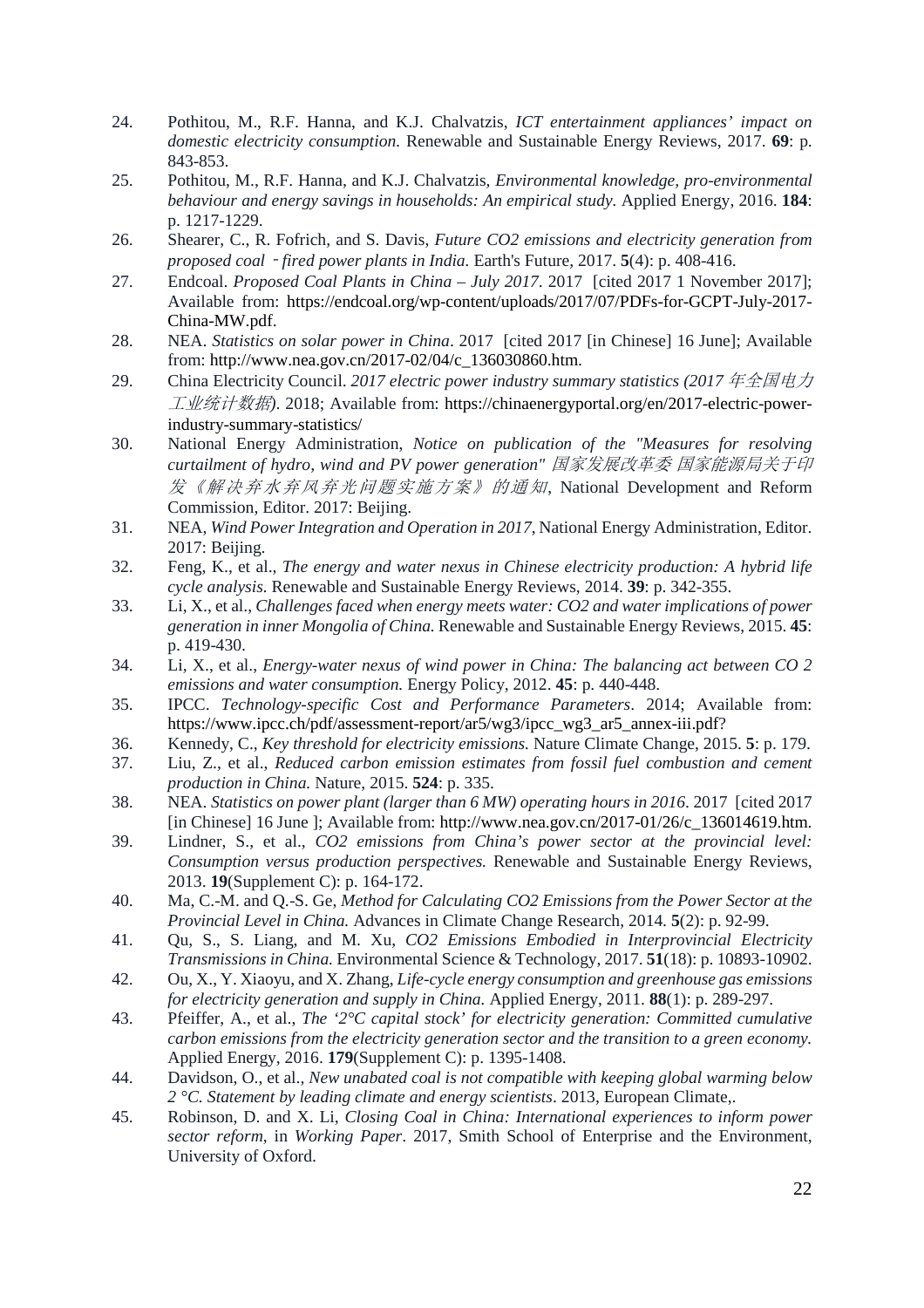- 46. European Commission, *Large Combustion Plants Directive*, in *Directive 2001/80/EC*, European Parliament and the Council of the European Union, Editor. 2001.
- 47. European Commission, *Industrial Emissions Directive*, in *Directive 2010/75/EU*, European Parliament and the Council of the European Union, Editor. 2010.
- 48. Harrison, P. *UK and Poland top dirty coal list, closures loom*. 2009 [cited 2017 29 December]; Available from: [https://uk.reuters.com/article/eu-energy-coal/uk-and-poland-top-dirty-coal](https://uk.reuters.com/article/eu-energy-coal/uk-and-poland-top-dirty-coal-list-closures-loom-idUKLC81083120090213)[list-closures-loom-idUKLC81083120090213.](https://uk.reuters.com/article/eu-energy-coal/uk-and-poland-top-dirty-coal-list-closures-loom-idUKLC81083120090213)
- 49. Bassi, S., et al., *Credible, effective and publicly acceptable policies to decarbonise the European Union*. 2017, Grantham Research Institute on Climate Change and the Environment: London.
- 50. Hirst, D., *Carbon Price Floor (CPF) and the price support mechanism*, in *Briefing Paper*. 2017, House of Commons,.
- 51. Kaufman, N. and J. Elkind, *Can China's CO2 Trading System Avoid the Pitfalls of Other Emissions Trading Schemes?* 2018, Center on Global Energy Policy.
- 52. Malekpoor, H., et al., *Integrated Grey Relational Analysis and Multi Objective Grey Linear Programming for Sustainable Electricity Generation Planning.* Annals of Operations Research, 2017. **ISSN 0254-5330**(in press).
- 53. Sandalow, D. and Q. Xu, *Global Energy Dialogue: Belt and Road Initiative Green Development Conference*. 2017, Columbia University and Renmin University: New York City.
- 54. Zafirakis, D., K.J. Chalvatzis, and G. Baiocchi, *Embodied CO2 emissions and cross-border electricity trade in Europe: Rebalancing burden sharing with energy storage.* Applied Energy, 2015. **143**: p. 283-300.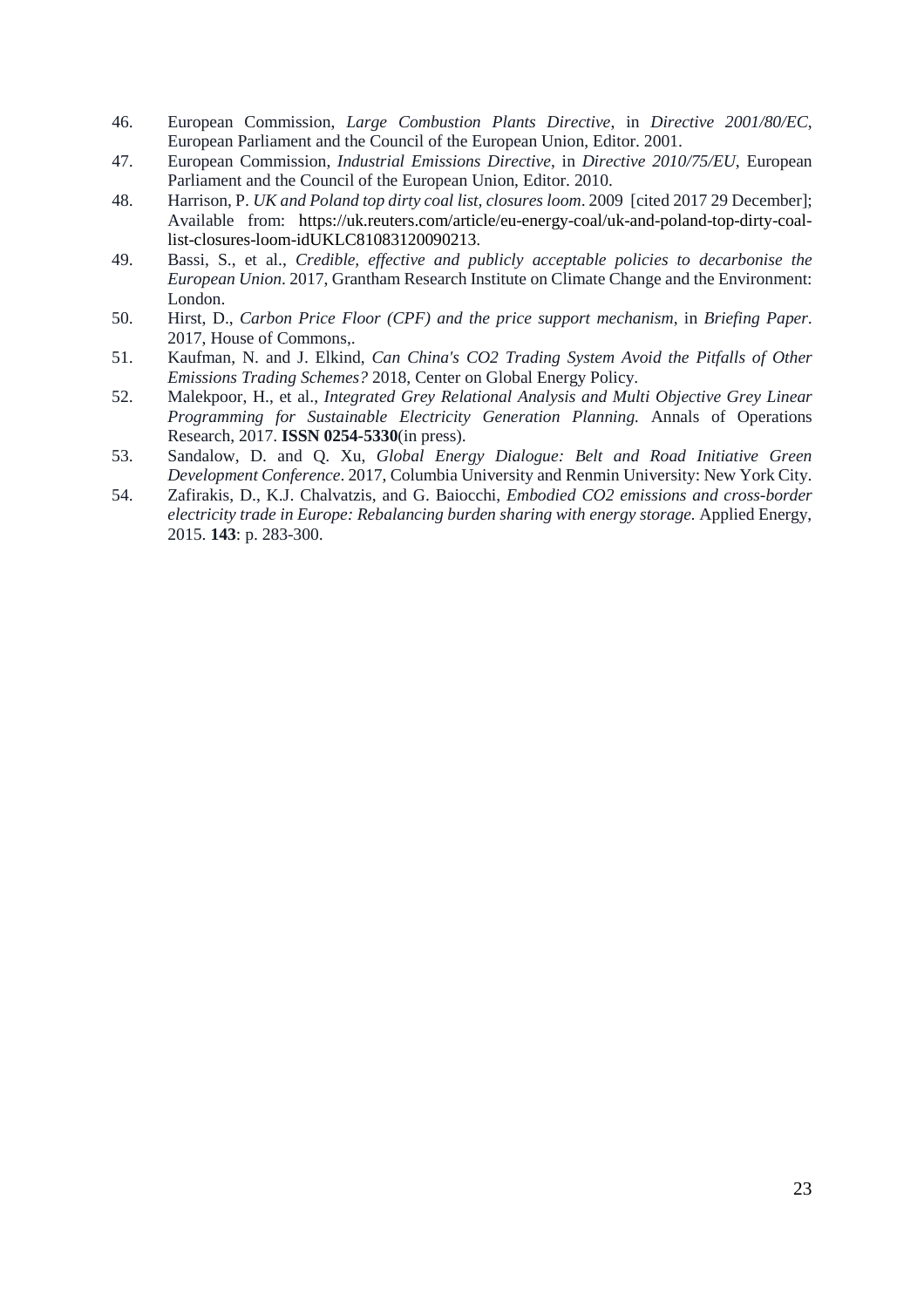# Appendix

|                       | <b>Hydro</b> | <b>Coal</b> | <b>Natural</b><br>Gas    | <b>Nuclear</b>           | <b>Wind</b> | <b>Solar</b>    | <b>Others</b>  | <b>Total</b> |
|-----------------------|--------------|-------------|--------------------------|--------------------------|-------------|-----------------|----------------|--------------|
| <b>National</b>       | 358,697      | 1,025,811   | 109,921                  | 51,474                   | 205,000     | 156,802         | 18,630         | 1,926,335    |
| <b>Beijin</b>         | 980          |             | 9,944                    |                          | 650         | 1,000           | 350            | 12,924       |
| <b>Tianjin</b>        | 10           | 11,872      | 5,370                    | ÷,                       | 1,000       | 800             | 20             | 19,072       |
| Hebei                 | 1,820        | 46,186      | 4,000                    |                          | 21,000      | 15,000          | 800            | 88,806       |
| <b>Shanxi</b>         | 2,500        | 66,448      | 7,000                    | ÷,                       | 16,000      | 12,000          | 500            | 104,448      |
| <b>Inner Mongolia</b> | 2,380        | 82,700      | $\overline{\phantom{a}}$ |                          | 45,000      | 15,000          | 240            | 145,320      |
| <b>Liaoning</b>       | 2,930        | 31,773      | $\overline{\phantom{a}}$ | 7,652                    | 8,000       | 520             | 790            | 51,665       |
| <b>Jilin</b>          | 6,450        | 16,091      | 900                      |                          | 5,500       | 2,400           | 1,130          | 32,471       |
| Heilongjiang          | 1,020        | 19,348      | 613                      | L,                       | 6,000       | 170             | 1,100          | 28,250       |
| Shanghai              |              | 14,310      | 8,000                    |                          | 1,400       | 800             | 10             | 24,520       |
| <b>Jiangsu</b>        | 2,600        | 77,888      | 20,000                   | 4,250                    | 10,000      | 8,000           | 1,500          | 124,238      |
| <b>Zhejiang</b>       | 11,970       | 42,480      | 12,500                   | 9.070                    | 4,000       | 8,000           | 1,100          | 89,120       |
| Anhui                 | 5,030        | 51,260      | 40                       | $\Box$                   | 2,600       | 8,000           | 2,000          | 68,930       |
| <b>Fujian</b>         | 13,350       | 26,648      | 3,860                    | 8,710                    | 5,000       | 900             | 500            | 58,968       |
| <b>Jiangxi</b>        | 4,900        | 22,798      | 389                      |                          | 3,670       | 3,435           | 560            | 35,752       |
| <b>Shandong</b>       | 1,077        | 94,902      | 4,000                    | 2,700                    | 14,000      | 10,000          | 2,300          | 128,979      |
| <b>Henan</b>          | 3,990        | 65,385      | 1,357                    | $\overline{\phantom{a}}$ | 6,000       | 2,840           | 1,600          | 81,172       |
| <b>Hubei</b>          | 38,600       | 28,725      | 853                      |                          | 5,000       | 3,500           | 1,000          | 77,678       |
| Hunan                 | 15,340       | 22,564      | $\overline{3}$           |                          | 6,000       | 2,000           | 360            | 46,267       |
| <b>Guangdong</b>      | 13,550       | 61,682      | 23,958                   | 15,616                   | 6,000       | 6,000           | 230            | 127,036      |
| <b>Guangxi</b>        | 17,250       | 19,999      | 287                      | 2,176                    | 3,400       | 1,022           | 350            | 44,484       |
| Hainan                | 1,500        | 3,474       | 1,713                    | 1,300                    | 650         | 1,250           | 150            | 10,037       |
| <b>Chongqing</b>      | 6,760        | 14,780      | 824                      | ÷,                       | 500         | $5\overline{)}$ | 130            | 22,999       |
| <b>Sichuan</b>        | 83,010       | 13,915      | 1,522                    | $\overline{\phantom{a}}$ | 6,000       | 2,500           | 620            | 107,567      |
| Guizhou               | 20,560       | 33,710      | 738                      | ÷,                       | 6,000       | 460             | 150            | 61,618       |
| Yunnan                | 70,000       | 12,835      | L,                       | $\blacksquare$           | 12,000      | 2,080           | $\blacksquare$ | 96,915       |
| <b>Shaanxi</b>        | 2,660        | 37,710      | 270                      |                          | 5,500       | 7,000           | 480            | 53,620       |
| <b>Gansu</b>          | 9,500        | 20,285      | 119                      |                          | 14,000      | 11,000          | 380            | 55,284       |
| Qinghai               | 11,450       | 4,150       | 198                      | $\overline{\phantom{a}}$ | 2,000       | 10,000          |                | 27,798       |
| <b>Ningxia</b>        | 430          | 24,370      | $\blacksquare$           | $\overline{\phantom{a}}$ | 9,000       | 8,000           | 30             | 41,830       |
| <b>Xinjiang</b>       | 5,730        | 57,525      | 1,463                    | ۰                        | 18,000      | 8,620           | 250            | 91,588       |

# **Table S1 Power generating capacity in 2020**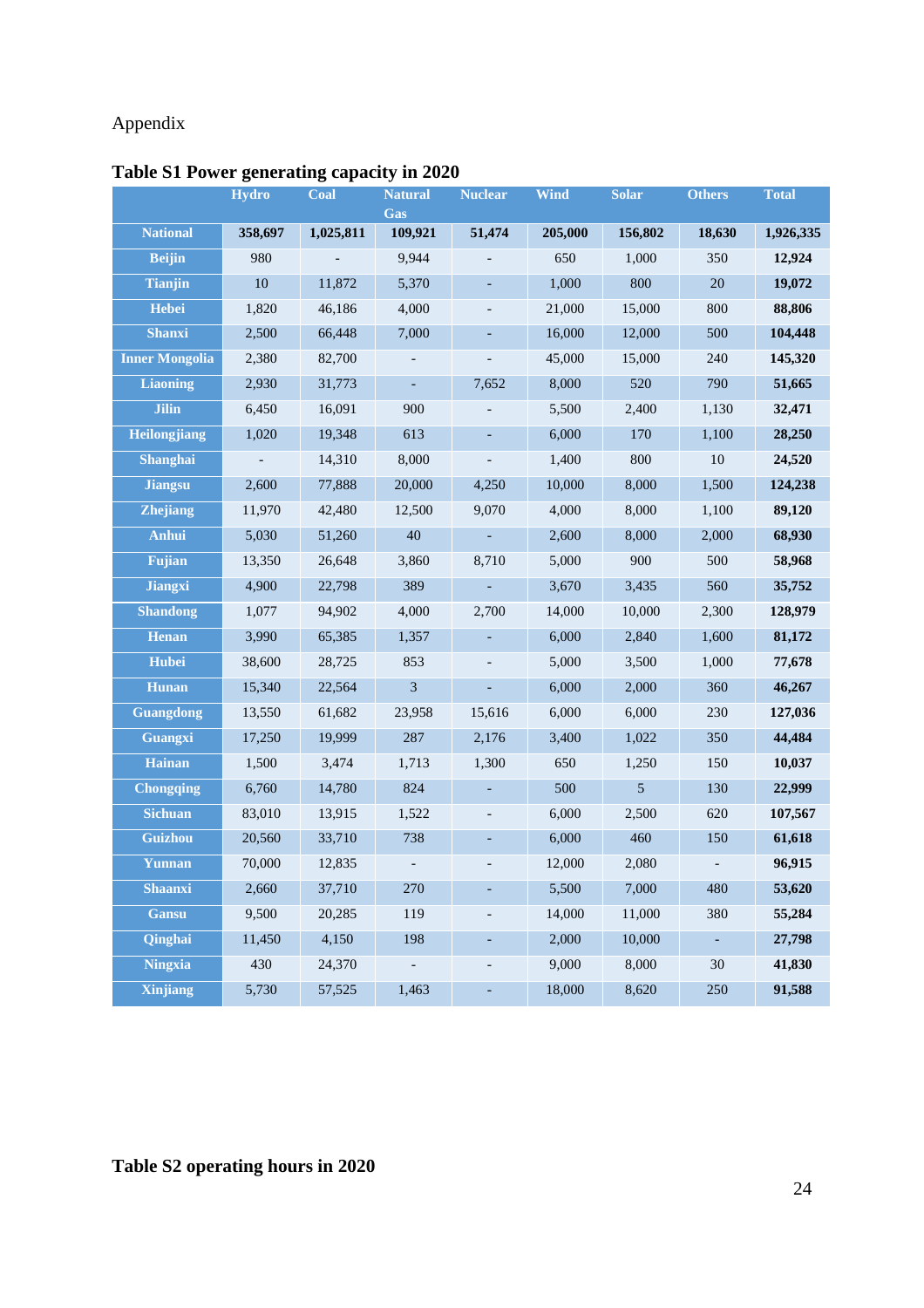|                       | <b>Hydro</b> | Coal   | <b>Natural Gas</b> | <b>Nuclear</b> | <b>Wind</b> | <b>Solar</b> | <b>Others</b> |
|-----------------------|--------------|--------|--------------------|----------------|-------------|--------------|---------------|
| <b>National</b>       | 3343.4       | 4617.5 | 2486.8             | 7058.7         | 1807.7      | 1055.7       | 1035.9        |
| <b>Beijing</b>        | 700.6        | 4464.3 | 4459.8             | 0.0            | 2133.3      | 800.0        | 1035.9        |
| <b>Tianjin</b>        | 1500.0       | 4954.3 | 2246.7             | 0.0            | 2434.8      | 659.6        | 1035.9        |
| <b>Hebei</b>          | 714.2        | 5246.2 | 2246.7             | 0.0            | 2077.0      | 734.6        | 1035.9        |
| <b>Shanxi</b>         | 1522.7       | 4490.0 | 2246.7             | 0.0            | 1936.0      | 1428.6       | 105.3         |
| <b>Inner Mongolia</b> | 2129.7       | 4874.7 | 0.0                | 0.0            | 1986.0      | 1211.5       | 1035.9        |
| <b>Liaoning</b>       | 2078.7       | 4406.4 | 0.0                | 7058.7         | 1929.0      | 1000.0       | 1035.9        |
| <b>Jilin</b>          | 1963.7       | 3500.7 | 2246.7             | 0.0            | 1535.8      | 1492.5       | 1035.9        |
| <b>Heilongjiang</b>   | 2117.8       | 4126.9 | 2246.7             | 0.0            | 1765.3      | 1818.2       | 800.0         |
| Shanghai              | 0.0          | 4214.6 | 2246.7             | 0.0            | 2406.3      | 1428.6       | 1035.9        |
| <b>Jiangsu</b>        | 1145.8       | 5380.2 | 2246.7             | 7738.3         | 1980.0      | 976.7        | 1035.9        |
| <b>Zhejiang</b>       | 2101.5       | 4374.4 | 2246.7             | 7374.2         | 2161.0      | 833.3        | 1000.0        |
| <b>Anhui</b>          | 1520.7       | 5030.9 | 2246.7             | 0.0            | 2109.0      | 600.0        | 1035.9        |
| <b>Fujian</b>         | 3528.9       | 4319.6 | 2246.7             | 7058.7         | 2682.9      | 2000.0       | 50.0          |
| <b>Jiangxi</b>        | 3006.2       | 4581.3 | 2246.7             | 0.0            | 2114.0      | 625.0        | 1035.9        |
| <b>Shandong</b>       | 526.4        | 5046.6 | 2246.7             | 7058.7         | 1869.0      | 1142.9       | 1035.9        |
| <b>Henan</b>          | 2669.5       | 4453.3 | 2246.7             | 0.0            | 2200.0      | 759.8        | 1035.9        |
| <b>Hubei</b>          | 3631.5       | 4251.5 | 2246.7             | 0.0            | 2063.0      | 833.3        | 800.0         |
| <b>Hunan</b>          | 3139.4       | 3975.3 | 2246.7             | 0.0            | 2125.0      | 3000.0       | 1035.9        |
| <b>Guangdong</b>      | 2354.7       | 4463.4 | 2246.7             | 7451.8         | 2162.2      | 567.3        | 1035.9        |
| <b>Guangxi</b>        | 3561.0       | 4195.4 | 2246.7             | 7058.7         | 2365.0      | 888.9        | 1035.9        |
| <b>Hainan</b>         | 2700.7       | 5016.9 | 2246.7             | 7058.7         | 2120.0      | 1500.0       | 1035.9        |
| <b>Chongqing</b>      | 3244.0       | 4223.7 | 2246.7             | 0.0            | 2000.0      | 1055.7       | 1000.0        |
| <b>Sichuan</b>        | 3971.8       | 3347.7 | 2246.7             | 0.0            | 2247.0      | 925.9        | 1035.9        |
| Guizhou               | 3107.6       | 4549.0 | 2246.7             | 0.0            | 1806.0      | 666.7        | 1035.9        |
| Yunnan                | 3744.0       | 3061.8 | 0.0                | 0.0            | 2315.2      | 1500.0       | 1035.9        |
| <b>Shaanxi</b>        | 3080.7       | 4801.6 | 2246.7             | 0.0            | 1951.0      | 1428.6       | 0.0           |
| <b>Gansu</b>          | 4262.7       | 4096.5 | 2246.7             | 0.0            | 1695.6      | 969.5        | 0.0           |
| Qinghai               | 3444.3       | 4914.1 | 2246.7             | 0.0            | 1726.0      | 1411.3       | 0.0           |
| <b>Ningxia</b>        | 4008.9       | 5602.6 | 0.0                | 0.0            | 2009.9      | 1493.7       | 0.0           |
| <b>Xinjiang</b>       | 3384.8       | 4555.2 | 2246.7             | 0.0            | 1742.9      | 1337.0       | 0.0           |